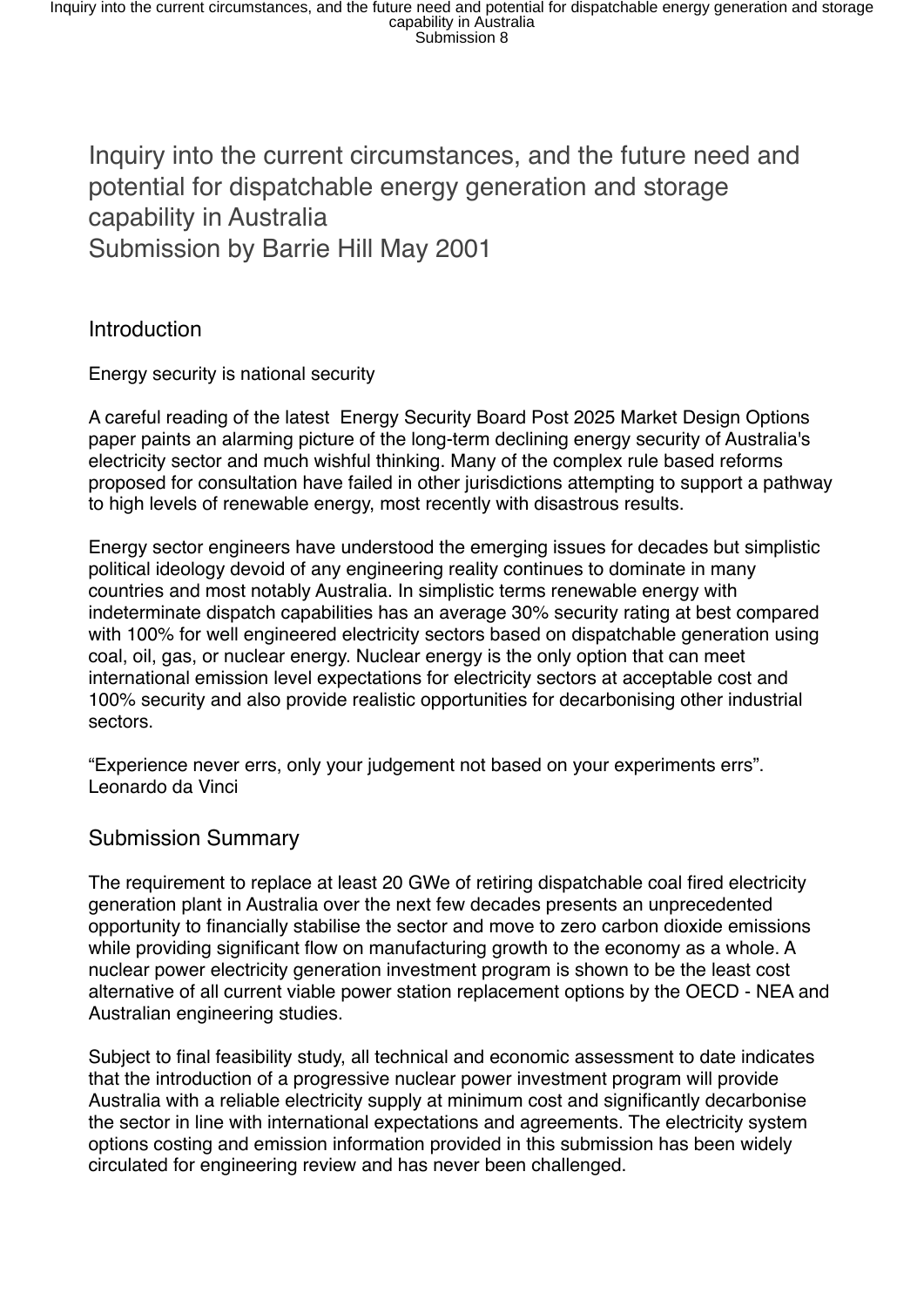Renewable energy options cannot meet the same emission reduction levels even at more than double the cost to consumers if reliability is to be maintained and will lead to decimation of Australia's industrial competitiveness. More renewables inevitably pushes more inefficient gas back up generation into the electricity sector negating any possibility of reaching zero emission outcomes. The key detrimental cost issues relate to the financial implications of low utilisation of all capital investment in renewable energy generation including the firming capacity required, and extended transmission assets.

Nuclear power is the only viable option to reliably move the electricity sector to zero emissions at current cost levels. This has been demonstrated around the world both in practice and by ongoing engineering analysis. Unfortunately Australia has chosen to ignore the option of nuclear power after two decades of both federal and state inquiries clearly demonstrating the benefits. The end result of leadership weakness, ideological corruption, financial ineptitude, engineering ignorance, and market manipulation, is an increasingly fragile electricity grid now requiring significant day by day operational intervention with no one held responsible. This situation is not unusual and Australia can be expected to follow more severe International examples towards electricity grid failure if the wishful thinking devoid of engineering reality and political obsession with renewable energy continues.

This submission updates information established by the South Australian Royal Commission into the Nuclear Fuel Cycle. The submission provides more specific recommendations relating to the viability of the introduction of nuclear power into the Australian national electricity market based on subsequent direct investigations into the South Korean nuclear industry by experienced Australian design and construction engineers. South Korea currently has the only economically viable nuclear industry supply chain suited to Australian requirements and committed to progressive local supply development for nuclear power plant customers. Proven domestic and export performance supported by an internationally competitive supply chain for any nuclear plant supplier is the critical requirement for implementation of a viable nuclear power program for Australia.

A key pre-requisite for a nuclear power program is the establishment of a government authority to proactively lead, analyse, and if investment is recommended by final feasibility study, implement such a program. The investment would be self funding through electricity sales at current long term wholesale market rates under standard commercial terms and require no taxpayer subsidy. The Australian private sector is clearly in no position to initiate any significant generation investment and has made that known on many occasions albeit in many obscure and obtuse ways. The current liberalised energy only generation market design actually precludes any significant long term private investment in the Australian electricity sector of any plant without subsidy or output purchase guarantee.

Given the extent of problems across the electricity sector and the serious impact from unstable power prices on Australian industry viability now emerging, the government must consider extending this recommendation to more direct control of the whole electricity sector for the economic benefit of the Australian community. This is a national security duty of care matter requiring sound leadership now clearly flagged by the Energy Security Board. The current market system and forced renewable energy implementation experiment is a dismal failure not serving Australia well and needs complete revision.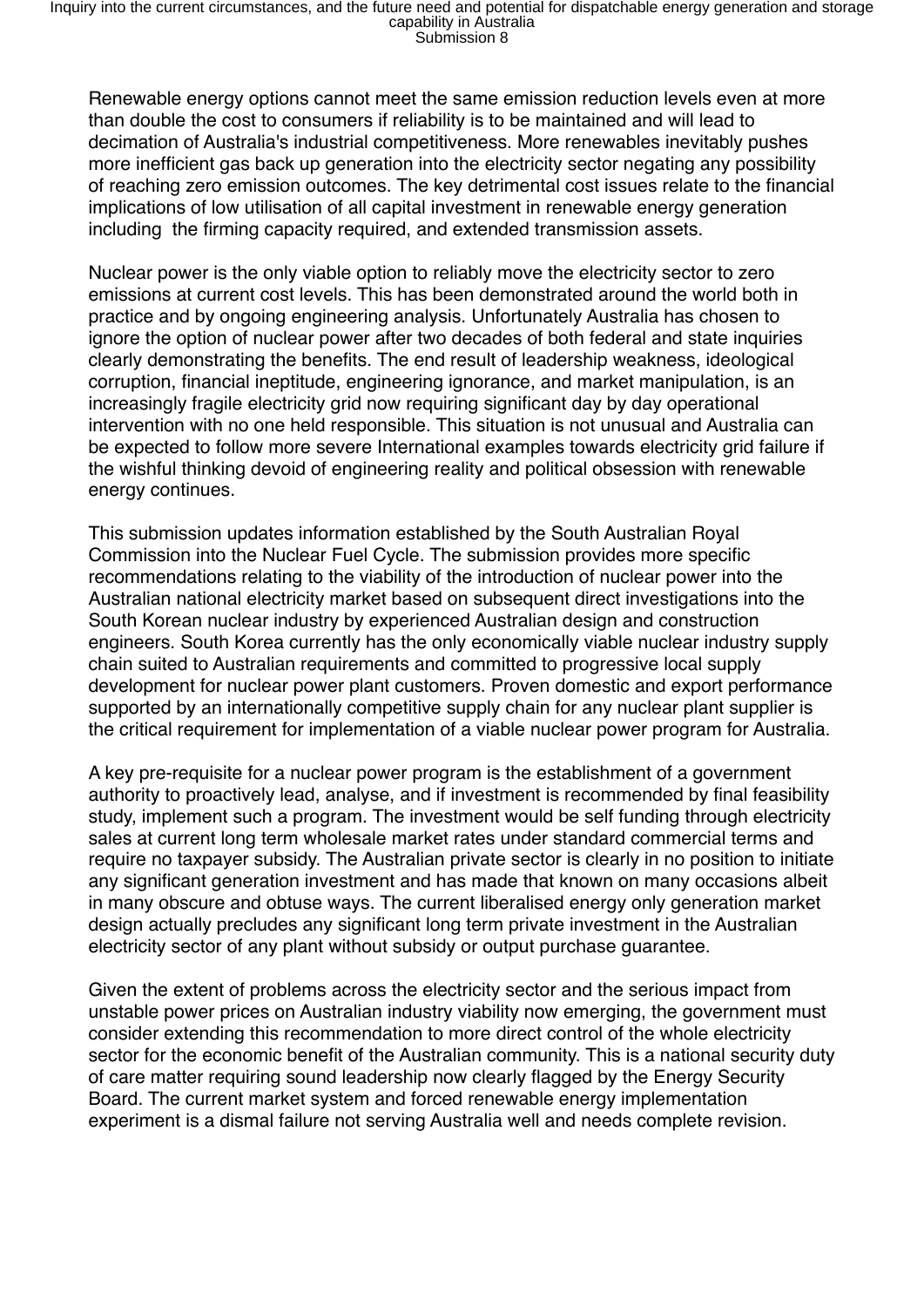# Section 1 - Factors Leading to the Consideration of Nuclear Power for Australia

## 1.1 The Electricity Sector Technical and Commercial Requirements

Reliable and competitively priced electricity is the foundation of modern society and the Australian economy. Power systems must balance the total electricity generation with the total customer demand for electricity, otherwise the power system will collapse within seconds, resulting in blackouts with catastrophic consequences. Customers electricity needs vary continuously over time and are mostly inflexible because of the essential services electricity provides in the community. It is critical that the combined generating system can adjust the amount of electricity produced to match total customer needs, which can vary by a factor of three over short timeframes. Breakdowns of generating units can occur unexpectedly and to avoid instantaneous interruption of customers electricity supplies, the sudden reduction in electricity generation must be immediately taken up by other generators. Simply resorting to a demand reduction philosophy through the use of selective area grid blackouts is not an option for any modern society.

Power systems depend on there being sufficient generators to continuously adjust their electricity generation to follow the varying electricity needs over time; the flexibility to direct output up and down. There is also an essential need for generators to operate at less than full capacity so they can immediately replace any drop in power generation due to unexpected generator breakdowns. In the case of renewable electricity generation support must be provided to manage sudden reductions in wind or solar energy resources. The difference between full rated generator output and prudent operation at less capacity is known as spinning reserve and is an essential component in all well managed power systems.

Intermittent renewable energy sources such as wind power and solar photovoltaics cannot perform these additional roles that are essential for reliable, secure and low-cost electricity supply. This limits the level of their initial integration into any power system to around 10% if stability is to be maintained. Beyond this level substantial backup or firming capacity is required to ensure dispatchable operation usually negating any cost or emissions reduction benefits. Continuous base-load power generation is crucial for system reliability and stability. At the extreme 100% renewable generation in Australia with current hydroelectric storage levels would require up to 90% dispatchable backup generation to cope with essentially unpredictable intermittent supply. In other countries without hydroelectric resources this backup requirement rises to 110% of wind and solar installation levels. Managing this engineering requirement as Australia continues to encourage renewable energy within the current market structure forms a large speculative part of the current Energy Security Board consultation paper.

Renewable energy derived from hydroelectric power stations overcomes these limitations but the options for additional resources from this source of electricity generation at competitive cost have been exhausted in Australia. These essential system reliability support functions have traditionally been delivered by conventional generators which store energy in various stages of the generating process so they can respond instantaneously, or within seconds, minutes or hours.

Wind turbine generators and solar photovoltaics simply convert the available wind or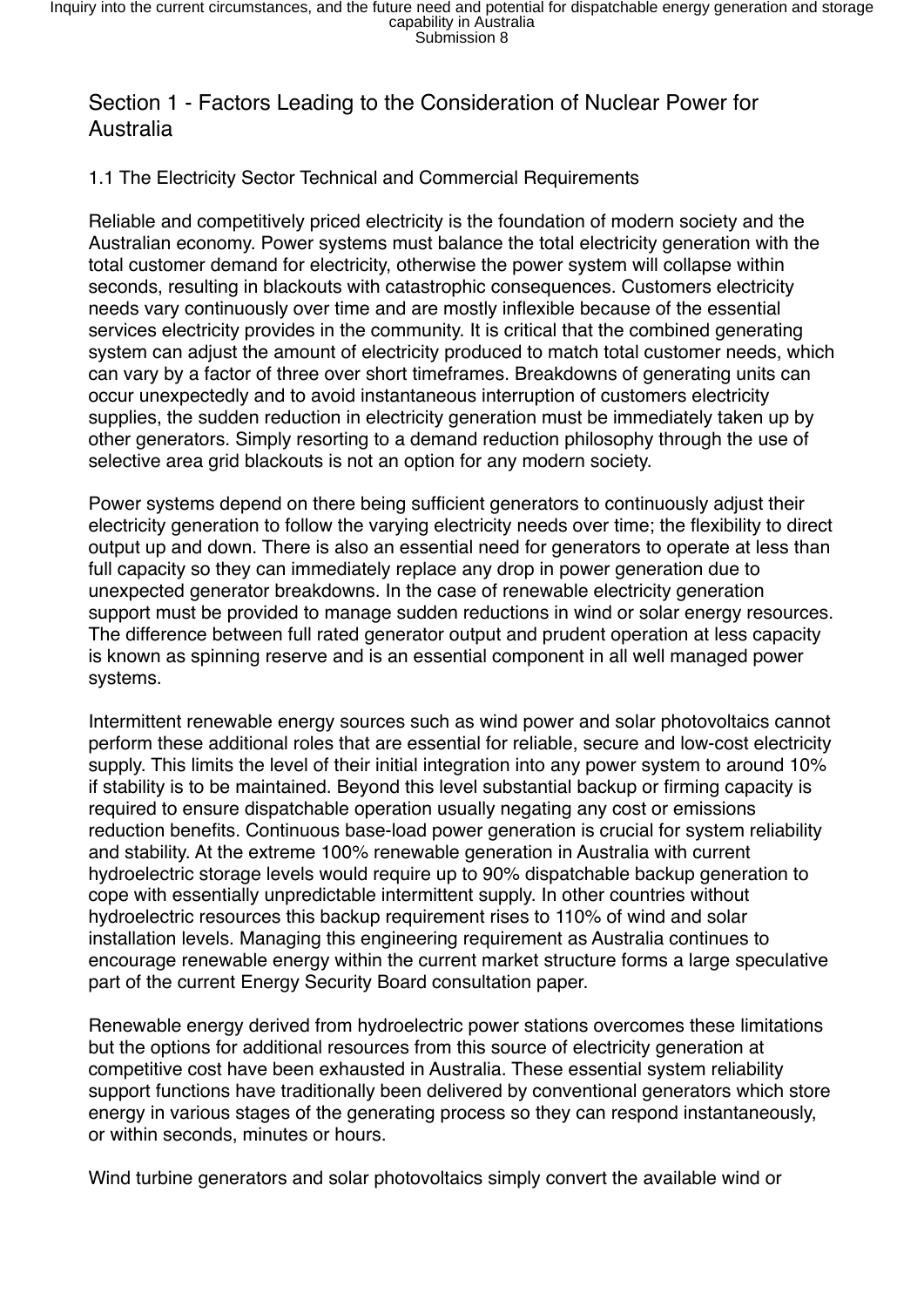sunshine into electricity totally dependent on the prevailing weather conditions and are technically incapable of storing, controlling, and releasing energy in any way. It is technically possible to interrupt customer electricity supplies or to release energy stored in batteries to partially alleviate some of these issues. These options have limited utility and very high cost compared with conventional operations. For example the South Australian grid would have required 700 batteries the size of the current Hornsdale unit (each \$160m) to cope with one hot week in January this year if the connection to coal fired electricity from Victoria was not available. A wishful thinking absurdity.

As engineering knowledge currently stands, electricity cannot be cost effectively stored at grid scale except as potential energy in large hydroelectric pumped storage projects. Even in this case the high capital cost of the total system including transmission augmentation, energy losses from pumping and generation, and low asset utilisation impacting financial return, generally makes this option unviable for new installations compared with the provision of additional spinning reserve from conventional plant. The Snowy 2 project is a case in point with loses expected to be around \$200m/yr or greater for the whole \$10B system concept in the current market. It should be noted that the Snowy 2 project will only reach its full economic potential when aligned with 2000 MWe or more of nuclear power allowing utilisation factors to rise from the current 2% estimate to around 30%.

System reliability cannot be simply linked to any economic formulae or simple market driven process. Operational reliability is a complex matter of engineering judgement balancing system technical requirements, generation sources, reserve plant availability, potential load, cost, and risk. Recent examples of failure of the current liberalised market system has seen the closure of potential reserve base load capacity in South Australia with subsequent disastrous system reliability results and huge cost to the community. The closure of generation capacity in Victoria has inevitably lead to the same falling system reliability, very difficult to manage at the plant level, and significantly higher cost to consumers.

The South Australia system failures together with South Australia, Victoria, and Queensland cost issues have clearly illustrated that the current market based administrative procedures in place for the Australian electricity supply sector have not served the community well and in fact are failing. Ambiguous leadership and responsibilities, a focus on short term energy only costs, economic gaming, and evidence of risk management issues, compounded by a seeming mindless obsession with subsidised renewables all indicate that significant change is overdue.

There is nothing new in this situation. There are a number of well-documented similar deteriorating electricity supply situations emerging around the world. Not exactly the same scenarios but providing good lessons on the situations that Australia must avoid. The United Kingdom electricity sector provides an extensive market failure example, with Germany, Spain and many US states also exhibiting extensive mismanagement problems. Subsidised renewable electricity policies are forcing out established sources of generation, system inertia, and frequency control leading to fragile networks and operational vulnerability at great additional cost to those communities and with only the most marginal environmental benefits if any. The recent US winter has demonstrated the extent of these issues in that country.

It is clear with the benefit of hindsight that a number of the benefits promoted by international banks and politicians to accrue from electricity sector privatisation and market reform in Australia were of a very short-term nature, poorly thought out, with any benefits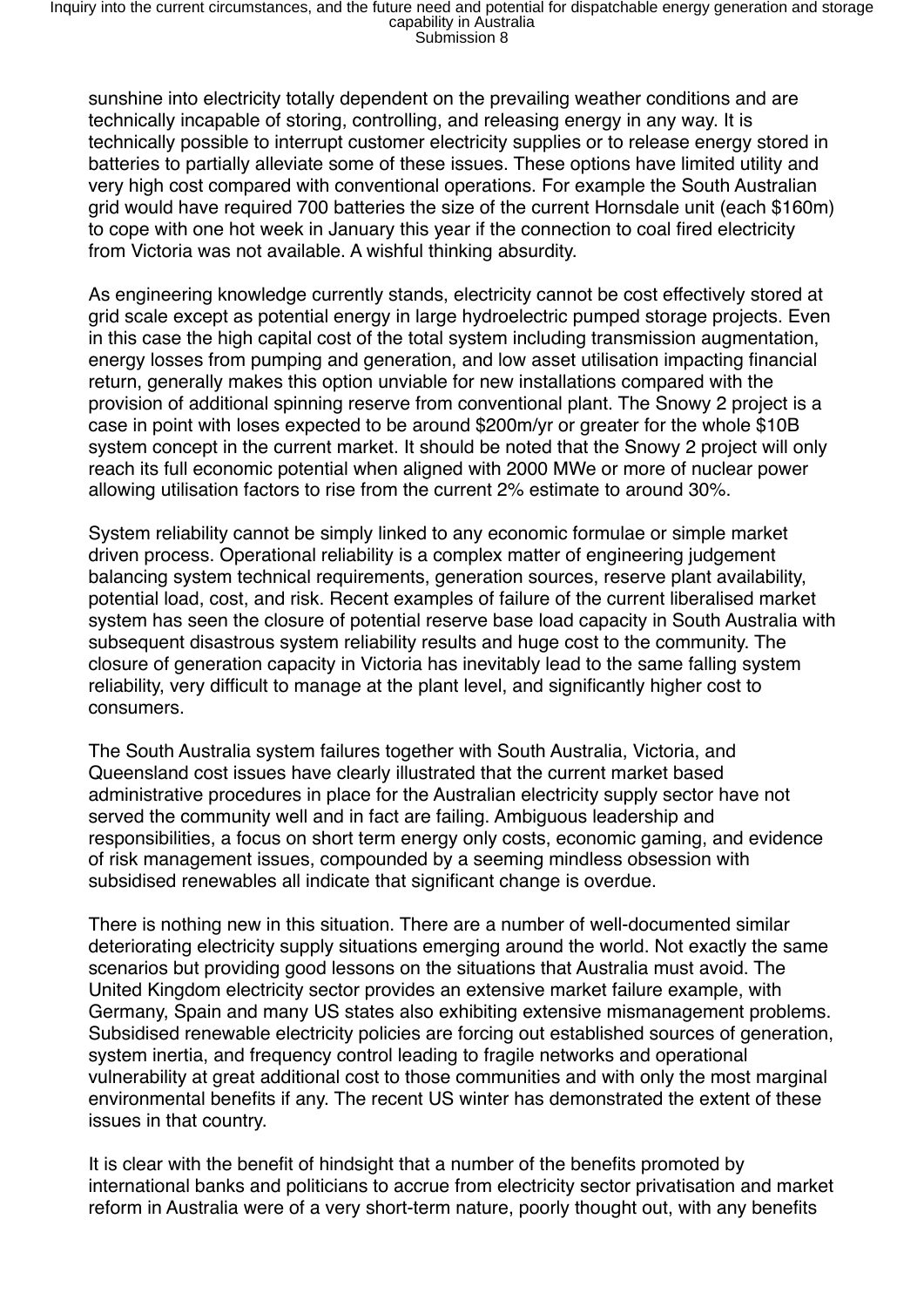long since past. In particular the new electricity marketing structure failed to provide the appropriate incentives for long-term reinvestment through a total focus on short-term energy supply. No support payment was provided for system stability and reliability.

Fragmented privatisation, selective subsidies, and economic gaming have caused electricity prices for Australian consumers and industry to rise well above inflation, when benchmark rises in other countries show around half inflation increases. Given the volatility of the market place and low generation margins it is also currently not possible for Australian industry to negotiate long-term electricity supply agreements at sustainable cost. This makes conventional debt investments in value adding energy intensive sectors such as mineral or metal processing impossible unless they are independent of the grid. Energy intensive business investment in Australia has all but collapsed and local businesses are moving resources and investment offshore.

In addition the introduction of subsidised renewable energy generation investment and operation into a liberalised market system without appropriate engineering design and regulation has destroyed any possibility of a traditional competitive market. A simplistic political obsession with solar and wind renewable energy with no regard for overall system engineering design or cost has added huge cost and unreliability with no significant emission reduction benefit, when less expensive and more secure options to meet environmental targets are available.

Of particular concern is that specific emission levels have been driven up by inefficiently operated base load generators and by the need to provide quick start backup open cycle gas turbines to cover the intermittent nature of renewable energy supply, the opposite outcome thought to be achieved by the general public and a technically challenged media. Australia's annual emissions from electricity generation for the year to June 2014 were 179.4m tons CO2 (National Greenhouse Inventory). Five years later and after billions of dollars spent on wind and solar installations and subsidies to the detriment of all electricity consumers, Australia's annual emissions from electricity generation for the year to June 2019 were 179.9 tons CO2. A totally unnecessary drag on the economy.

An ever increasing framework of rules and regulation is required in an attempt to manage and direct the secure supply and low cost outcomes previously achieved by skilled engineers and plant operators. In reality the generation sector is all but completely inflexible because of the high level of fixed investment, plant that is generally difficult to modify, and the long lead times required for any new generation deployment. This partly explains why punitive economic or environmental vehicles such as emission penalties or carbon taxes and the like can have little effect beyond raising costs or shutting older high emission generators but cannot facilitate new investment at any significant level.

The current economic mantra 'leave it to the market' together with inappropriate market design has resulted in a situation that ensures no new power generation system investment can be made without subsidy. Subsidies direct and indirect were at a level of \$7B last year. There is a slow awakening that subsidies for small scale solar and wind generation with backup system costs as high as four times that of more effective low emission technologies are patently ridiculous and unsustainable in the long term. All technology focused subsidies should be removed.

Australia faces the prospect of retirement through age of up to 20 GWe of base-load coal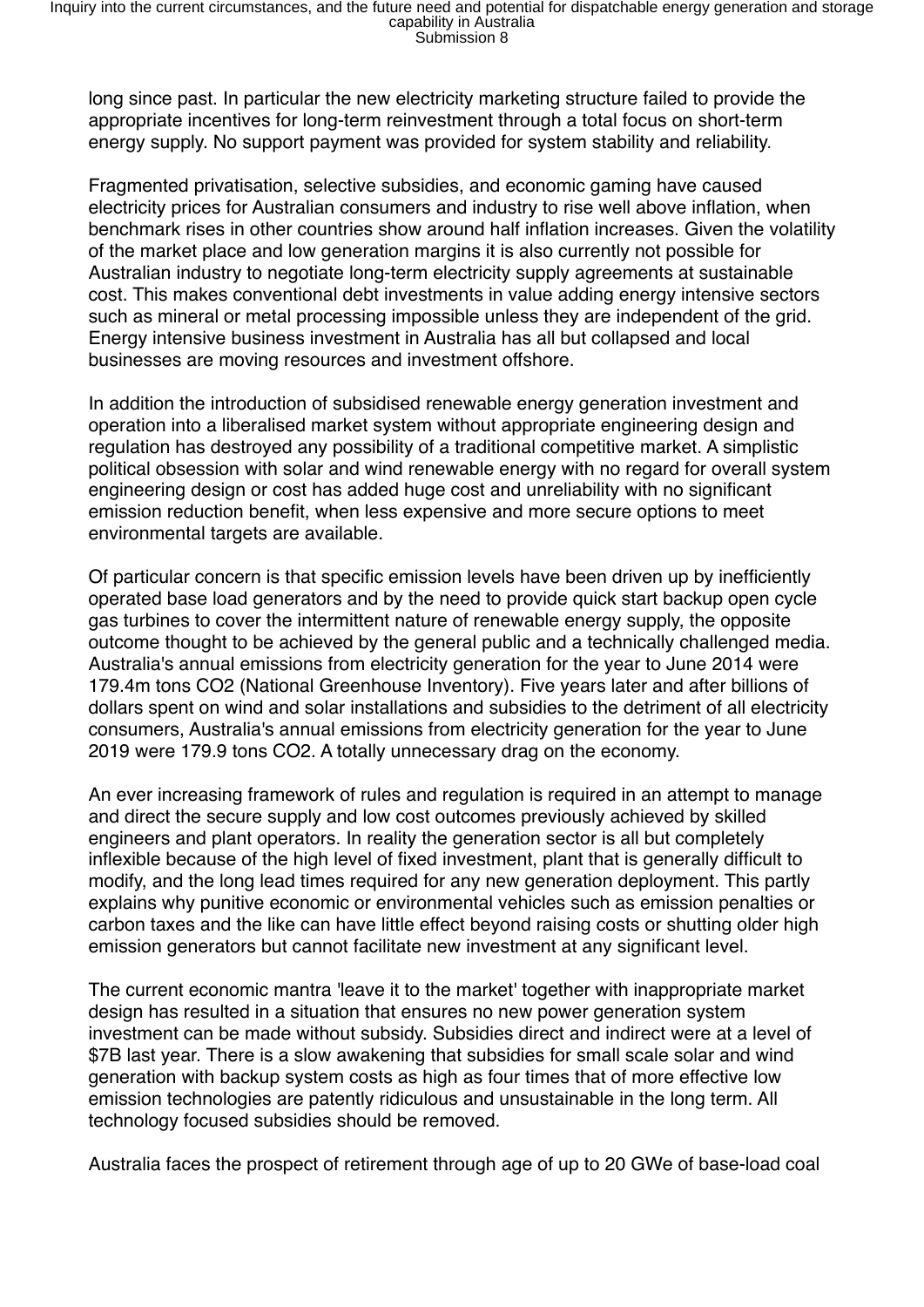fired power stations through to 2040 or earlier. Two major base load power stations have already been shut down with no prospect of equivalent replacement, leading to a doubling of wholesale prices contributing to the issues noted above. A third station scheduled for shutdown in 2022 has led to the private operator proposing only token intermittent renewable and gas plant investment to exploit high market peaking prices. The electricity energy market operator AEMO and ESB have proposed further regulation but this is seen as adding further complexity to a market system already over regulated, understood by few and heading for crisis. The extent and potential severity of the crisis now facing the Australian electricity sector is not well understood by consumers, most media commentators, and the majority of politicians. Even the Energy Security Board has been excruciatingly slow to understand and articulate the problems but no rational solutions have been offered. The reasons for this are rather obvious.

Residential consumer pricing escalation with rising disconnection rates, and energy intensive business shutdown are easily understood. Base-load replacement finance issues in the current market and necessary reform possibilities are not well understood given the current technically challenged political sector and strong renewable energy industry lobbying. The added complexity of solar and wind generation introduced into the existing market structure without an understanding of the full system requirements needed to support the intermittent nature of renewable supply is seen to be very confusing. After all solar panels are cheaper than nuclear power stations. In addition the technical realities in operation that partly lead to intermittent renewable generation creating more carbon dioxide emissions than if they were not there is a particular issue where there is no understanding of the plant and equipment currently installed in the Australian grid and its operating characteristics.

Liberalised free market concepts, ever more complex regulation, and ineffective levels of control have reached a stage where effective long term management of the national electricity sector is not possible even by the Federal government. No single competent authority can be held responsible either for directly managing the national electricity system commercially and technically long term for the benefit of the community or for causing the current problems. Falling utility and occasional system failure has been brought on by inappropriate economic concepts and technical compromise, but principally by leadership abrogation for the sector. The ongoing detrimental promotion of renewable energy is an excellent example of a form of collective madness defined as the Abilene paradox. A duty of care obligation requiring sound leadership by the federal government is emerging.

An excellent reference covering all of the problems noted above in detail beyond this submission is - Shorting the Grid. The Hidden Fragility of our Electricity Grid by Meredith Angwin.

There is a growing understanding that the replacement of base-load generation will inevitably become a government responsibility, state or federal even if the beneficiaries of the current status quo and free market proponents are vociferously opposed but suggest no alternative. The Snowy 2 project illustrates the first step along this path albeit an extremely poorly chosen example. The proposed Hunter valley gas fired power station is the second step. This proposal demonstrates the rush to gas firming generation required as more renewable energy is pushed into the electricity grid and the technical impossibility of reaching zero emissions only using renewable energy. This need for government intervention is a clear demonstration of failure of the current market structure.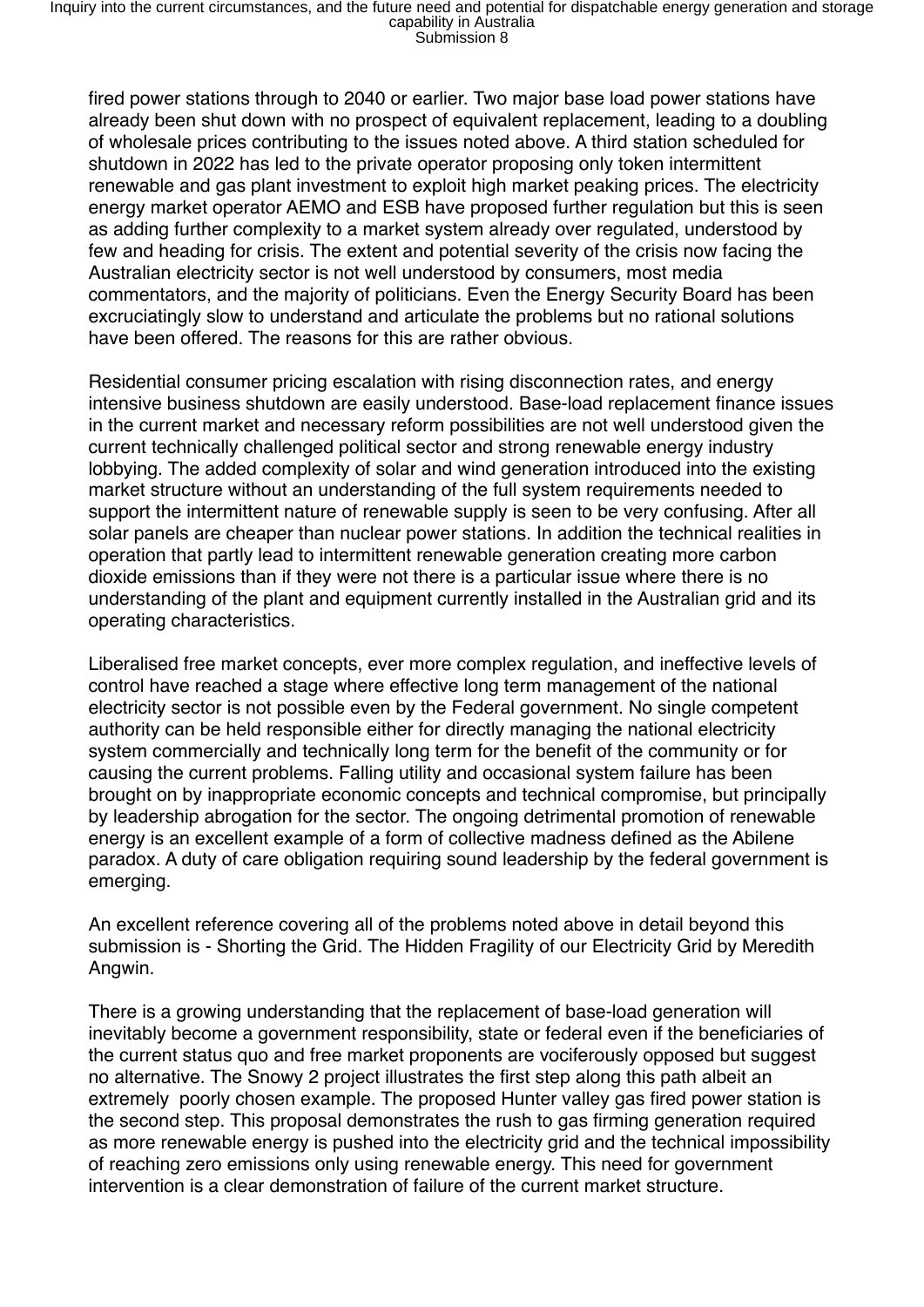Under these circumstances and given the need to balance a complex set of objectives all aspects of Australia's electricity generation and supply need to be bought together under the leadership and management of one independent authority. One independent authority is the only option able to carry through rational commercial and technical management of the sector as a whole in the face of single interest group misinformation, community confusion, and the strategic inaction problem now evident. This is a once in a generation opportunity to regain control of the vitally important electricity supply sector now and into the future given the need for the sector to support decarbonisation across other heavy industrial activities.

It is recommended that an independent Electricity Commission or similar government corporation be established to progressively take over the responsibility for all new grid level electricity investment and operational management. An independence mandate similar to the Reserve Bank of Australia is recommended.

## 1.2 Electricity Generation Investment Options

In arriving at the nuclear power investment proposal recommended in this submission a wide range of potential power generation engineering concepts have been technically evaluated and costed to provide predicted emission levels and final electricity unit costing as would be seen by consumers.

Past work by a number of institutions and individuals has commonly relied on the Levelised Cost of Energy (LCoE) approach to compare the economics of individual plant concepts such as open cycle gas turbines, coal-fired plants, combined cycle gas turbines, solar panels, wind turbines, etc. This approach can be of academic interest but is of no use for any technical and cost based comprehensive analysis for the Australian electricity grid as a whole. Levelised Cost of Energy figures quoted always show the best possible case not the financial reality of generating plant under utilisation in most electricity grids.

The LCoE approach ignores day by day utilisation of generating plant and consequent full system costs that are incurred in matching generation with consumer demand while maintaining system reliability. In most current debate advocates of particular generation options have left out or deliberately not considered the system costs of inclusion in the existing grid by quoting simple LCoE concepts and missing actual utilisation realities entirely. In a few cases this is understandable as the development of whole of system costs analysis first requires a high level of professional engineering knowledge not generally available in the wider community. This has left policymakers and the general public with considerable confusion, unsatisfactory debate, and an underlying concern that only part of the problem is being explained.

All options considered for this submission have been analysed using a reference system load for winter and summer derived from national energy market actual loads and existing plant physical performance characteristics for all of the year 2017. A large interactive information model recently developed by Dr Robert Barr AM ensures every aspect of actual plant performance characteristics and costs of implementation and operation is included in the context of full inclusion in a reliable grid. Reliability is assessed as no load left unfulfilled and load reduction through demand management is not considered as an acceptable outcome. Option concepts and parameters analysed are all designed to be technically viable and plant underutilisation is clearly illustrated. Over six hundred generation plant configurations have been analysed and optimised to test the modelling design and reach the most technically viable least cost case for each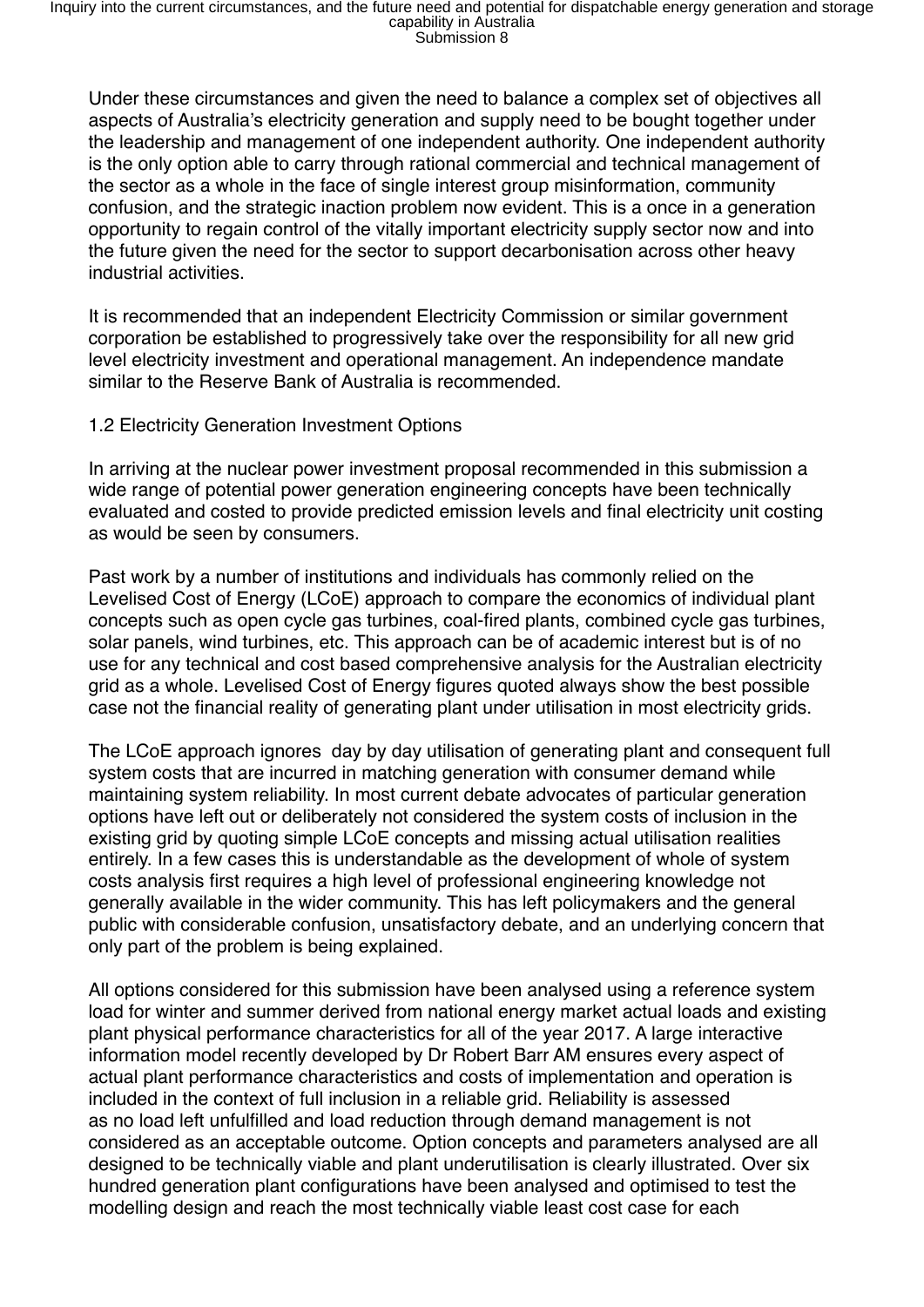configuration. System Levelised Cost of Energy as might be seen by electricity consumers if profits and subsidies are excluded are listed along with Emission Profile Levels. The Australian Electricity Market Operator (AEMO) 2018 Integrated System Plan for 2040 is included for comparative purposes.

Capital and operating costs used to provide whole of system cost analysis for this study have been derived from data provided by the Australian Electricity Market Operator (AEMO) or when not available calculated from current overseas costs re-estimated to take into account Australian construction and operating parameter factors. Capital cost for the first 1000MWe PWR nuclear power plant built in Australia is estimated to be A\$7B. This value has been derived from similar plant constructed in South Korea for US\$3000/kw. A major factor underpinning the increased cost for Australia is the high cost of construction labour and concrete supply in this country compared with South Korea. A 17% capital contingency factor has been included.

Final costs include capital repayment combined with yearly operating costs for various interest factors, covering generation, high-voltage transmission, and retail costs giving a complete value but excluding profits and subsidies. More detailed supporting information is available in a submission to the New South Wales Inquiry into the Uranium Mining and Nuclear Facilities (Prohibitions) Repeal Bill 2019 by the author of this submission. Access to the modelling system utilised is also available on request.

The modelling concepts utilised and the output costing summarised below have never been challenged after widespread circulation and peer review.

1.3 Summary of Option Cost and Emission Results

This summary details the System Levelised Costs of Energy for 3% interest rates reflecting funding by government. No taxpayer subsidies are included in any of the option studies. For each case detailed generation mix and estimated costs to consumers together with results for a range of interest rates are available as noted above. Emission profile levels (EPL) are provided for each case.

Case 1) - The existing national electricity market of black and brown coal, open and closed cycle gas with current renewables delivered by existing hydro, solar and wind. SLCoE \$60/MWhr Retail \$200/MWhr EPL 0.83t/MWhr

Case 2) - The replacement of all coal with combined cycle gas for base-load and maintaining the remainder of the NEM energy generation as is. SLCoE \$90/MWhr Retail \$230/MWhr EPL 0.373t/MWhr

Case 3) - The use of 50% nuclear energy plus an expanded renewables and pumped storage capacity with backup from fossil fuelled generators operated at lower capacity factors. SLCoE \$66/MWhr Retail \$210/MWhr EPL 0.35t/MWhr

Case 4) - The use of 20% renewables consisting of expanded wind and solar plus existing generation plant and augmented by pumped storage. SLCoE \$74/MWhr Retail \$216/MWhr EPL 0.7t/MWhr

Case 5) -The use of 90% renewables with large scale pumped storage and a small level of open cycle gas generation.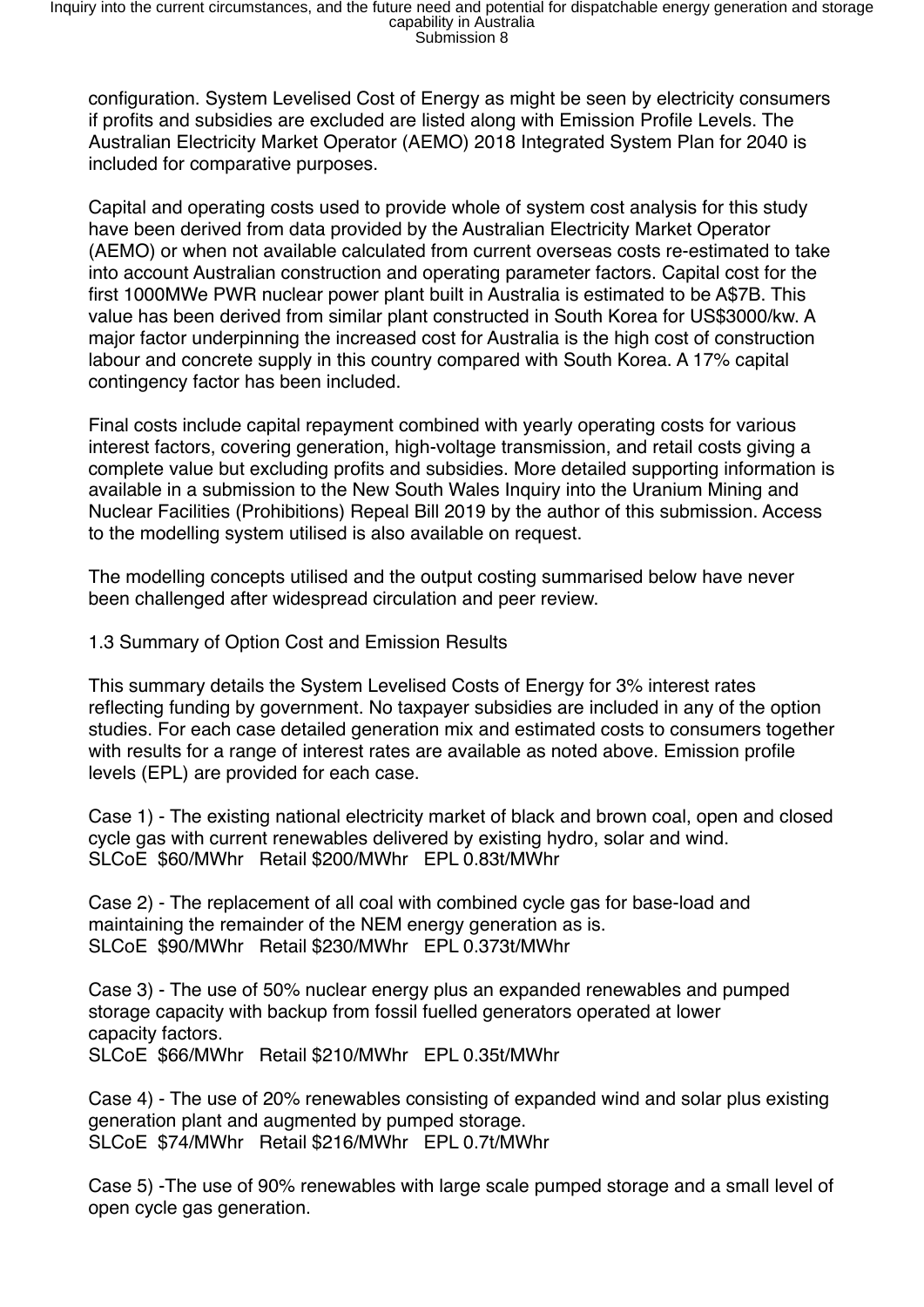SLCoE \$272/MWhr Retail \$414/MWhr EPL 0.08t/MWhr

Case 6) - Coal replaced by 42% nuclear energy and 40% combined cycle gas plus pumped storage, hydro, open cycle gas and solar PV. SLCoE \$80/MWhr Retail \$220/MWhr EPL 0.21t/MWhr

Case 7) - 82% nuclear generation with daily peaks served by pumped storage, solar PV, open cycle gas and hydro. SLCoE \$71/MWhr Retail \$213/MWhr EPL 0.05t/MWhr

Case 8) AEMO 2018 Integrated System Plan. SLCoE \$262/MWhr Retail \$405/MWhr EPL 0.33t/MWhr

#### 1.4 Option Analysis

Apart from the high level renewable energy cases, system costs and retail costs do not vary much and are close to the accuracy levels expected for this comparative analysis. The high renewable energy system costs illustrate the impact of additional firming capacity for reliable supply, the underutilisation of those installations, and all additional new transmission investment required (also under-utilised). No option utilising grid level batteries for storage to support renewable supply has been found to be cost-effective. Some batteries would be required to manage supply frequency issues caused by renewable energy generation quality characteristics but these support services have not been included in the analysis.

The AEMO 2018 ISP leads to very high cost in this comparison but is also essentially unworkable. The analysis supporting that plan uses averaging concepts to predict renewable energy output and fails to allow for extremes of real time low output and intermittent operation. Design for operating extremes (not average situations) is a fundamental principle of professional engineering and essential for electricity supply involving intermittent renewable energy. The plan also fails a common sense test by assuming remaining base-load coal fired power stations can be switched on and off on daily basis. None would remain operational in this scenario for both financial and engineering reasons. There is some hope that a current revision of the AEMO ISP might resolve these issues but an unswerving simplistic focus on renewable options makes that unlikely.

Financial analysis also shows that load following by nuclear reactors while technically feasible with modern plant is not recommended as under utilisation of the plant during periods of low power operation incurs large cost penalties. For that reason an installation level above 80% could not be recommended for the Australian grid. There are more cost effective generation options to cope with daily load variations and renewable energy intermittency. It is financially important to operate nuclear power plant near full capacity at all times and this is certainly the best engineering option to maintain long term plant integrity.

The cost and emission outcome results of this Australian study are confirmed in general terms by a comprehensive 2019 OECD-NEA study and report -The Costs of Decarbonisation - System Costs with High Shares of Nuclear and Renewables. That report outlines in great detail all of the fundamental issues impacting technical and cost outcomes for electricity grid decarbonisation. The report supporting discussion also details the negative outcomes and complexity arising from poor planning, inappropriate engineering,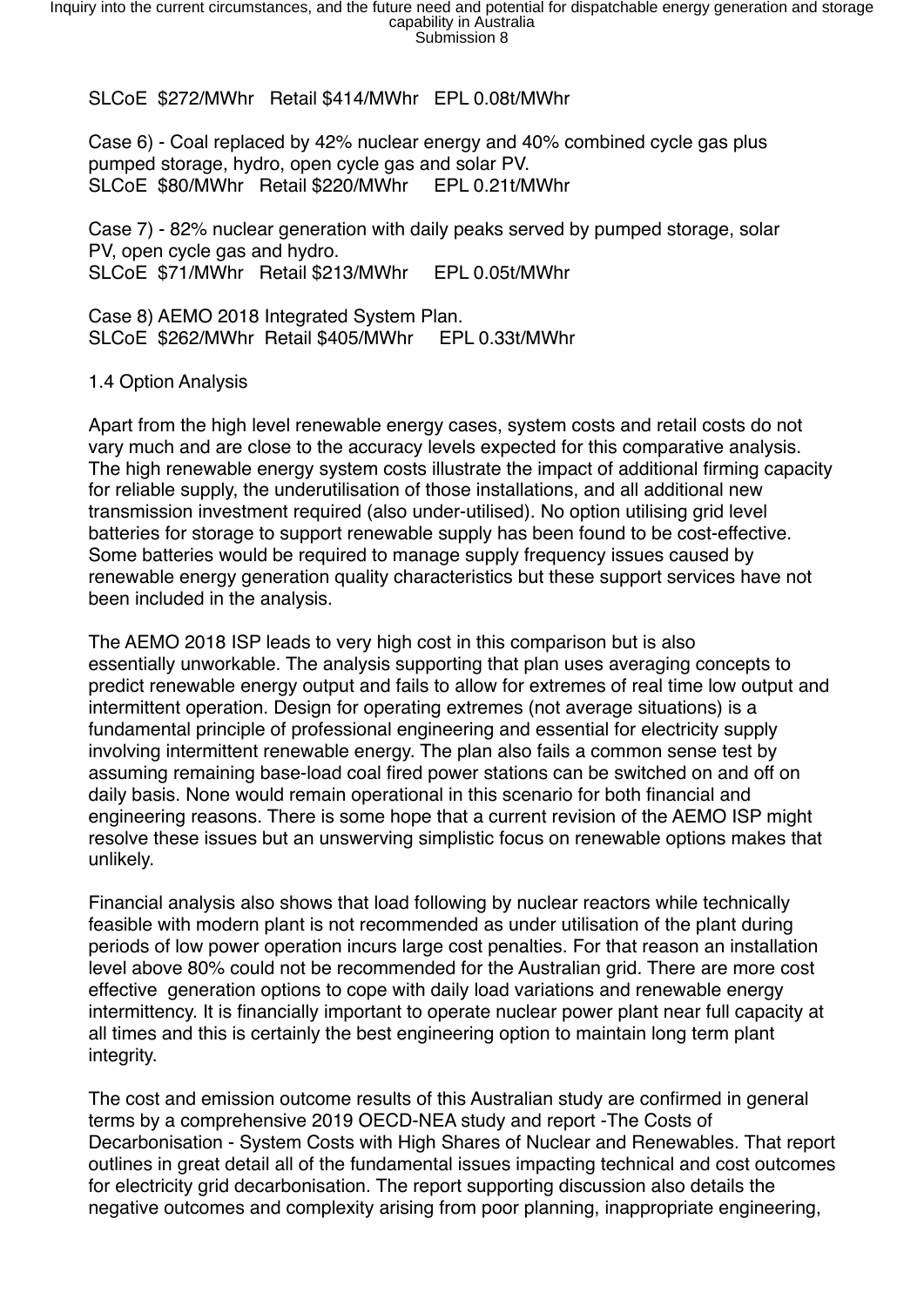and market design failure within the electricity sectors of OECD countries similar to that now evident in Australia. In particular, the study concludes that;

"… diversity of energy sources drives down total costs of energy in a low carbon system, whereas taking options off the table – such as nuclear – creates extra costs to society". That benchmark study would provide an excellent base for extension to a similar Australian study to verify the work already carried out by experienced Australian professional engineers and summarised above.

## 1.5 Future Directions

A progressive more thorough investigation and subsequent introduction of nuclear energy is clearly warranted and is recommended as the best option for a future balance of reliability, cost, and significant emission reduction to meet international obligations. The introduction of nuclear reactors for power generation provides a cost effective, safe, and reliable option for the progressive replacement of the current base load generation fleet. Direct replacement by small modular reactors on existing sites may be possible with significant savings when these become commercially available. Current work indicates lower specific capital cost outcomes and much smaller recommended exclusion zones for the plant allowing direct replacement on existing coal fired power station sites.

The United Arab Emirates with the support of South Korea has developed a large nuclear power program nine years from first analysis to startup, on time and on budget with a four year construction period, with far less industry and institutional resources than Australia already has in place. Australia could most likely improve on these outcomes given appropriate leadership. Progression towards a low emissions nuclear electricity generation outcome would provide international credibility and eventually go beyond all of Australia's current emissions obligations by supporting electrification of other energy intensive sectors such as transport.

Australian engineers and support staff would have no problems meeting world's best practice benchmarks for construction and operation of nuclear power plant given our oil and gas, mining, mineral, metals, and chemical industry history and experience from the construction and operation of the OPAL research reactor. Australian personnel are already supporting the nuclear power program of Egypt. Guidance on world's best practice for engineering and operating culture for the implementation of nuclear power programs is also readily available through a number of international agencies principally the International Atomic Energy Agency (IAEA).

Investigation into a possible Australian nuclear power plant equipment supply chain by the Westinghouse organisation has indicated a good potential for widespread industry and manufacturing involvement within Australia and possible export potential given support to improve some aspects of quality management.

Consideration of the use of nuclear power as a reliable 24/7 zero emissions generation source has been difficult for most of the Australian community to fully accept given legislated bans but understanding is growing and attitudes are now changing. Experience from around the world indicates that even in those societies with existing reliable and safe nuclear power programs the maximum support that can be expected is around 70%. The reasons for this outcome are complex but tend to focus on earlier Cold War fuelled anxieties around weapons proliferation, long term waste disposal, and potential accident outcomes sensationalised by technically challenged media.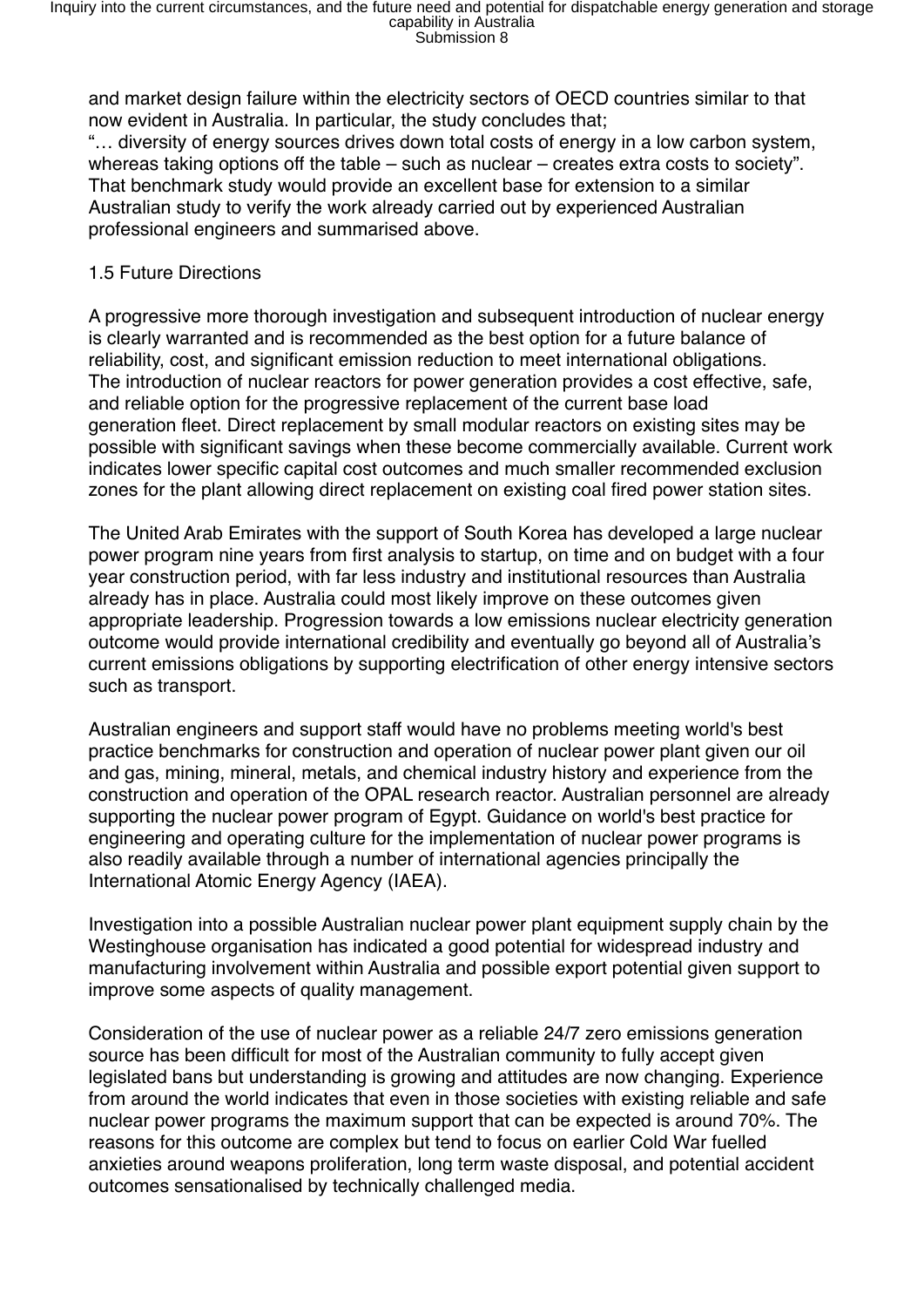Many sections of the Australian community remain fixated on old arguments against the introduction of nuclear power heavily influenced by early communist propaganda aimed at limiting nuclear weapon proliferation in Western states. At the political level there seems to be considerable fake ignorance on the cost of options to decarbonise the electricity sector given many politicians have already received the costing information provided in this submission. Balancing this are large sections of the electricity sector workforce who now understand the cost and technical limitations of renewable energy and the need for base load nuclear power implementation and advocacy. Recent polls have confirmed that the cost of electricity remains the most important factor for the community well beyond all other considerations. Nuclear power remains the only option likely to hold prices at current levels.

An extensive evaluation of modern reactor types currently proven and commercially available has led to the recommendation that selection of a pressurised water reactor (PWR) rated at 1000MWe for the first Australian power station replacements would currently be the most appropriate. This reactor type uses pressurised water to remove heat generated in the reactor core. The heated pressurised water transfers heat to a steam generator and the steam drives a turbine to generate electricity. This nuclear power station type was first developed in 1956 for the Shippingport 65MWe power station by Westinghouse under the direction of a design team led by Admiral H. G. Rickover using technology developed for the US naval reactor program. The PWR design concept evolution has proven to be the most durable and safest to the current time. Over 300 PWR commercial power plants have now been constructed around the world mainly in 600MWe to 1000MWe unit sizes. The engineering design has evolved to the point where modern plants on large grids have reached unit sizes of 1400MWe. After sixty years of construction and operating experience together with ongoing improvement facilitating life extension, the level of engineering can be considered to be well developed and mature.

There has only been one significant PWR incident, a core meltdown at the Three Mile Island USA plant. That incident caused only minor release of fission products from the core as a result of the inherent safety features of the PWR design. The Chernobyl and Fukushima reactors were not PWR designs but all lessons learned as a result of these incidents have been incorporated in plants now under construction. There are many parallels in the aviation and nuclear industries with the progressive engineering innovation of advanced safer design, construction, and operation. The nuclear industry has moved on from earlier incident problems just as the aviation industry has moved on from the Comet aircraft disasters although this fact seems to be lost on most commentators.

There is a small economic penalty selecting a 1000MWe unit as standard for the Australian grid rather than a 1400MWe unit size. Unit size selection has been limited by considerations of grid stability should one unit go off line unexpectedly although this is becoming very rare with modern nuclear plant. Building two 1000MWe units at each site will give a 10% saving through a more efficient use of labour and all site support facilities. At this stage it is not expected that more than four units would be built at any one site in Australia unless grid capacity is also extended. A construction period of up to four years is expected for a standard existing plant design.

It is recommended that the electricity generated should be sold directly into and underpin the existing market structure as a first option electrical supply supporting the transition to a low emissions electricity sector possibly through a revised National Energy Guarantee concept or similar. The introduction of low emission nuclear power removes a large flaw in the original National Energy Guarantee design concept which caused its demise.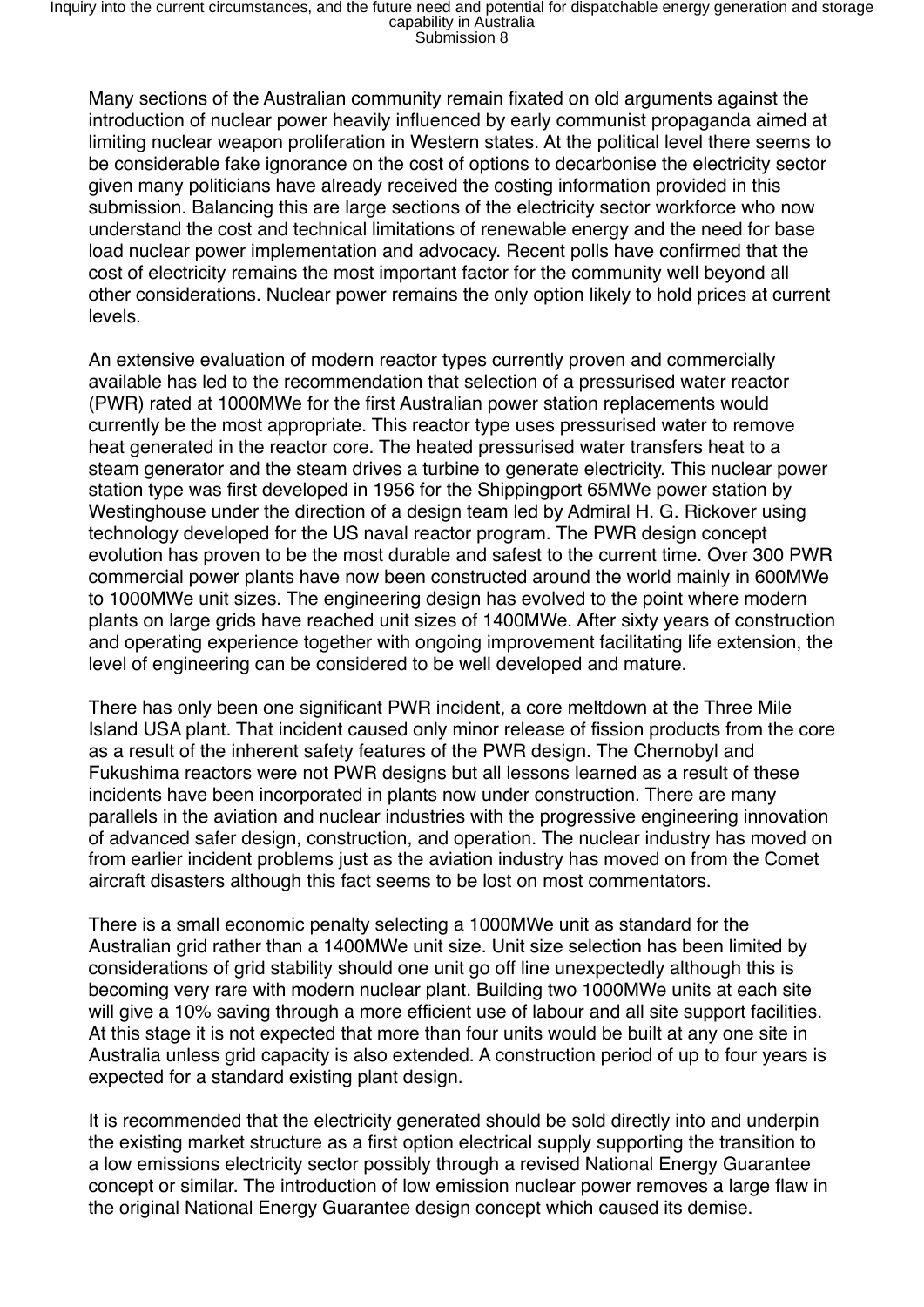Results of an initial investigation of engineering factors and community attitudes to the construction of nuclear power stations in the Latrobe Valley have been generally positive although there were concerns that there needed to be a more open dialog with government on all energy policy issues and not just a simplistic focus on a renewables option. A first investigation shows a large range of potential sites for nuclear power plant installation in Australia particularly when small modular reactors become commercially available.

The proposed investment and revised market structure is not seen to face any over-riding competitive or technical risk as no other option provides the investment certainty, security, reliability, emissions reduction, and competitive cost structure as the progressive integration of nuclear power into the existing Australian electricity grid.

# Section 2 Development Requirements for Nuclear Energy Generation

# 2.1 Strategy Development

Consideration of a nuclear power program for Australia can be focussed on two stages of development. First, verification of the strategy by financial analysis and final engineering feasibility study basically in line with current Federal government outlines for the authorisation of major projects, and second, action supporting the implementation phase. Some overlap is inevitable and necessary.

At an early point in the process the Federal and State governments should act to remove all legislative bans prohibiting a final decision to proceed so that the work may be developed unobstructed and finally judged on it's merits. It is clear that the existence of the bans has restricted expenditure and mindful focus on thorough analysis of nuclear power plant options to date particularly by government agencies. This has been a severe detriment to the establishment of a coherent energy policy for the nation. There seems to be some evidence emerging from earlier inquiries that the bans have acted to compromise the professional integrity of some key organisations mainly by attempts to overestimate nuclear costs and make renewable energy options more politically palatable by ignoring grid engineering requirements. On the other hand it may just be that many government agencies no longer have sufficient appropriately qualified and experienced professional engineering staff to lead and manage such work.

## Stage one.

All work carried out in Australia to date including any results from this and other public inquiries, comparative studies summarised in this submission, and international studies could not immediately warrant the authorisation of a nuclear power plant program. The information is too general, not subject to rigorous engineering review process, and is barely at sufficient level to justify pre-feasibility study status. In many cases nuclear sector information provided to inquiries such as this, reflects lack of authentic personal practical knowledge, and world views formed by a technically challenged sensational media twenty years out of date. This is not an unusual situation but at this stage there seems to be sufficient positive information to justify further more rigorous investigation.

It is recommended that the Federal government initiate a full feasibility study process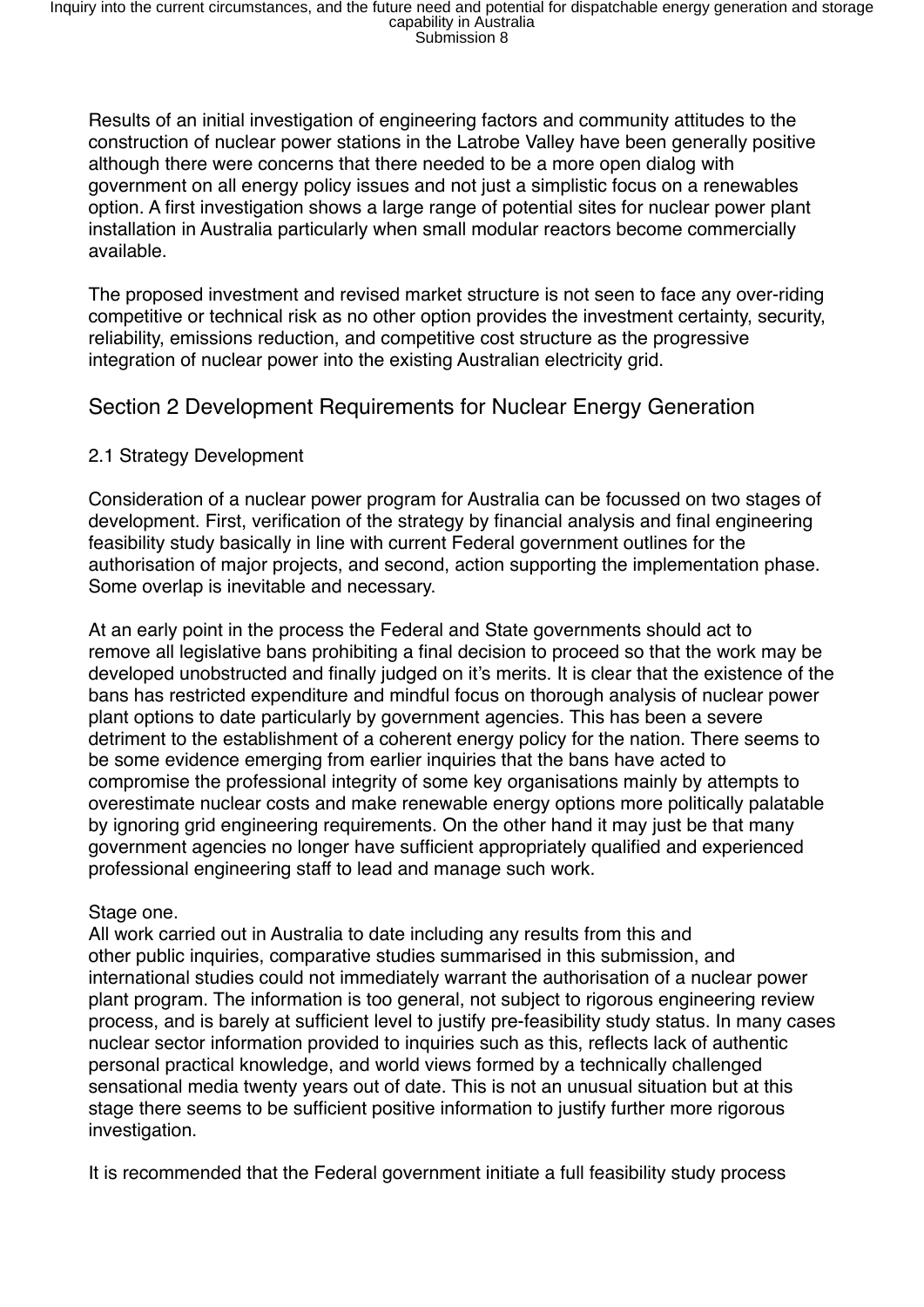Inquiry into the current circumstances, and the future need and potential for dispatchable energy generation and storage<br>capability in Australia<br>Submission 8

basically in line with current outlines for the authorisation of major projects. That study should follow a staged iterative process from generality to engineering detail, eventually covering site specific investigation and full engineering costing supported by budget quotations for key nuclear plant items. The outcome of this work will allow a rational investment decision based on factual evidence and should go some way to corralling extremes of view in the community. A wide range of guidelines for and lessons from major project feasibility studies is available on request.

#### Stage two.

The development of a new nuclear power program for Australia will require time and funding. The substance of the program involves the management of issues associated with nuclear material, ionising radiation, and related technological and social challenges. These intrinsic characteristics emphasise the need for careful planning, and investment in appropriate support infrastructure that provides high level legal, regulatory, engineering, human, and industrial outcomes. For successful preparation and promotion the integration of diverse knowledge is paramount. In addition the development process should incorporate feedback on assessment of all plans and decisions utilising diverse viewpoints and investigations that reflect world nuclear power implementation experience. Through these planning and development efforts Australia can create competent strategies and processes for human resources, economic benefit, and localisation strategies for a nuclear power plant program. A well developed final feasibility study should provide the initial guidelines and clear scope definition for the program.

Lessons from other countries accentuate the importance of many of these aspects and provide wide-ranging guidance on implementation. Key milestones formulated by the International Atomic Energy Agency for successful implementation are well developed and have evolved utilising expert practical experience from all countries with nuclear power plant programs over many years. These milestone requirements cover all aspects of national position, nuclear safety, management, funding and financing, legislative framework, safeguards, regulatory framework, radiation protection, electrical system, human resources development, stakeholder involvement, site and supporting facilities, environmental protection, emergency planning, security and physical protection, nuclear fuel cycle, radioactive waste, industrial capability, and plant procurement. The following sections summarise lessons from countries with successful long-term nuclear power programs and are recommended to form the basis for an appropriate development program for Australia.

#### 2.2 A Strong National Commitment to the Nuclear Power Program

The execution of an effective Australian nuclear power program requires close collaboration with many local and international organisations. These diverse involvements need significant leadership and authority with clear roles and responsibilities for each organisation. Australia will have to reach a strong national consensus and a firm Federal government commitment to the program. Ultimately the decision is a political one that needs to be made on the basis of fact, not rhetoric, not conjecture, not hope or as a result of the widespread current tendency to sensationalise the topic by the media and other vested energy sector interests.

The Federal government needs to emphasise the long-term economic advantages to the overall economy and also the implementation of a nuclear energy program as a vehicle for introducing advanced engineering, science, and technology as well is satisfying the rising demand for low carbon emission electricity to replace retiring coal-fired plant. A successful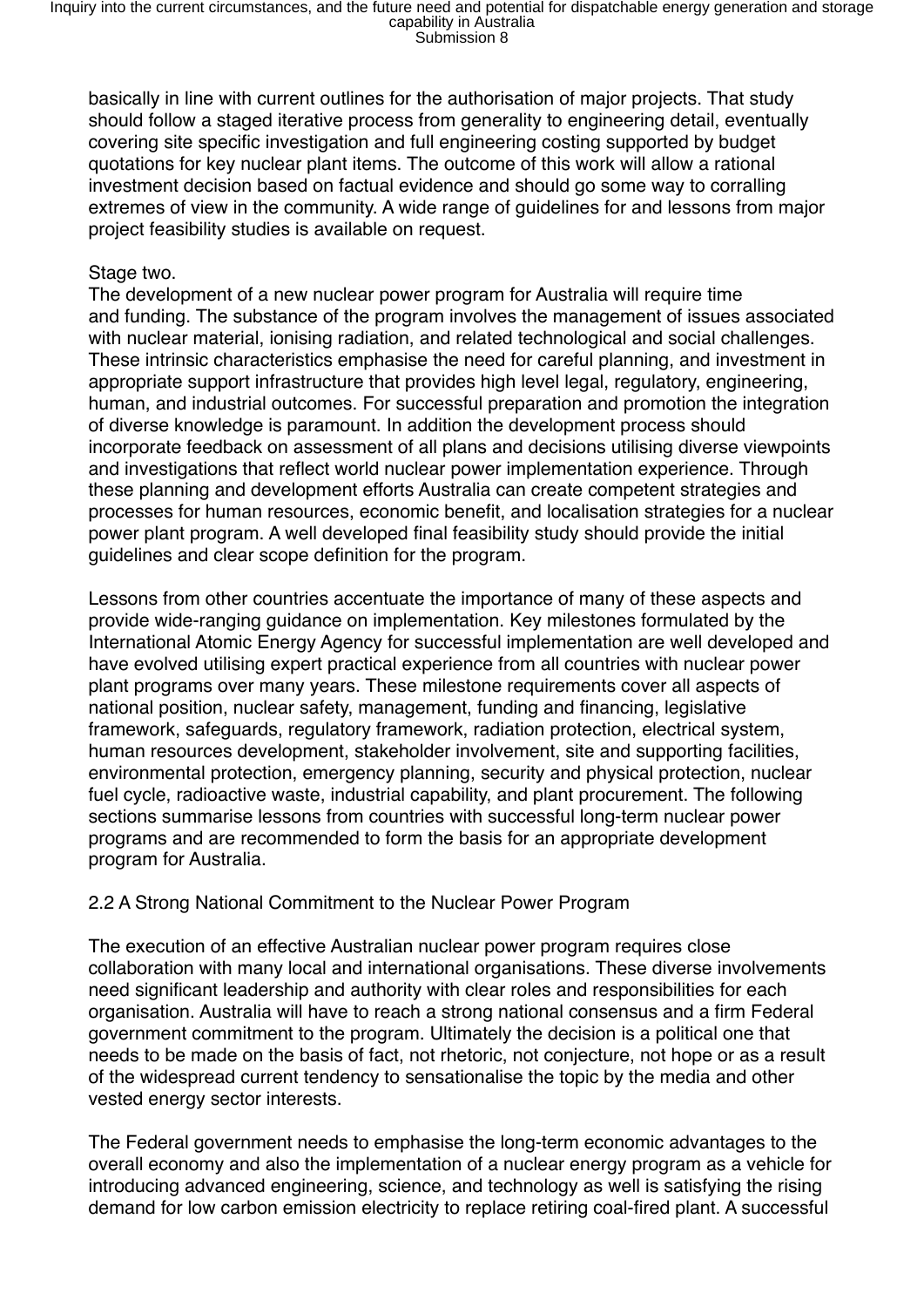outcome for the national commitment rests heavily on the strength and authority of a well qualified Nuclear Energy Program Implementing Organisation.

## 2.3 Nuclear Energy Program Implementing Organisation

Nuclear power electricity generation technology is the product of integrated knowledge from comprehensive early research and development over many decades, and a broad worldwide industrial base with extensive practical experience. Planning a nuclear power program and the assessment of viable options to introduce the first nuclear power plant requires various inputs from a range of disciplines and diverse sources in engineering, science, manufacturing, and social understanding. Such planning must not be rushed so the earlier this is started the more effective will be the outcome. The early planning phase has the highest impact on final cost outcomes of any phase in all major project work.

The International Atomic Energy Authority recommends the implementation of a Nuclear Energy Program Implementing Organisation an integral organisation that plays the central leadership and planning role by evaluating and disseminating the program options available based on expert level knowledge and experience. With the strong support of government the organisation can be established by organising competent human resources from diverse fields.

The government usually forms and leads the implementing organisation. The organisation structure should contain not only experienced major project engineering leaders but possibly scientists, economists, lawyers, and psychologists. A diverse expertise field is recommended including nuclear engineering, mechanical engineering, electrical and electronics engineering, civil engineering, physics, chemistry, geology, metrology, economics, politics, and diplomacy, with recruitment based on merit. A personnel track record of extensive and direct experience covering major technically complex projects with key safety requirements is essential. Through the invitation of foreign experts, the organisation can also secure the necessary high level knowledge that may not be currently available in Australia and increase the diversity of involvement and viewpoint. These high level personnel resources and the synergy effects within an initial planning program is seen as vital to ongoing success.

2.4 Government Leadership and Continuous Investment in Nuclear Infrastructure

In most developed countries such as USA and UK private companies are not willing to invest directly in nuclear power plant because of the financial risk particularly if a liberalised electricity market has been adopted as in Australia. In contrast to some large conventional investment programs, nuclear power does not have any funding return before the operation of the first plant which could extend over an initial development period of eight years. Australia would take approximately eight years to first power from launching a national nuclear power plant program with initial turnkey basis construction- four years planning and four years construction. The Federal government therefore should play a lead role in the program from the initial phase with investment funds, manpower selection, and appropriate planning.

With the existence of a firm financial guarantee from the government, local and overseas companies will actively participate in the national nuclear power construction program with reduced risk. The Australian government must also direct a strong commitment to overall regulation, long-term safe design standards for the plant, and occupational health and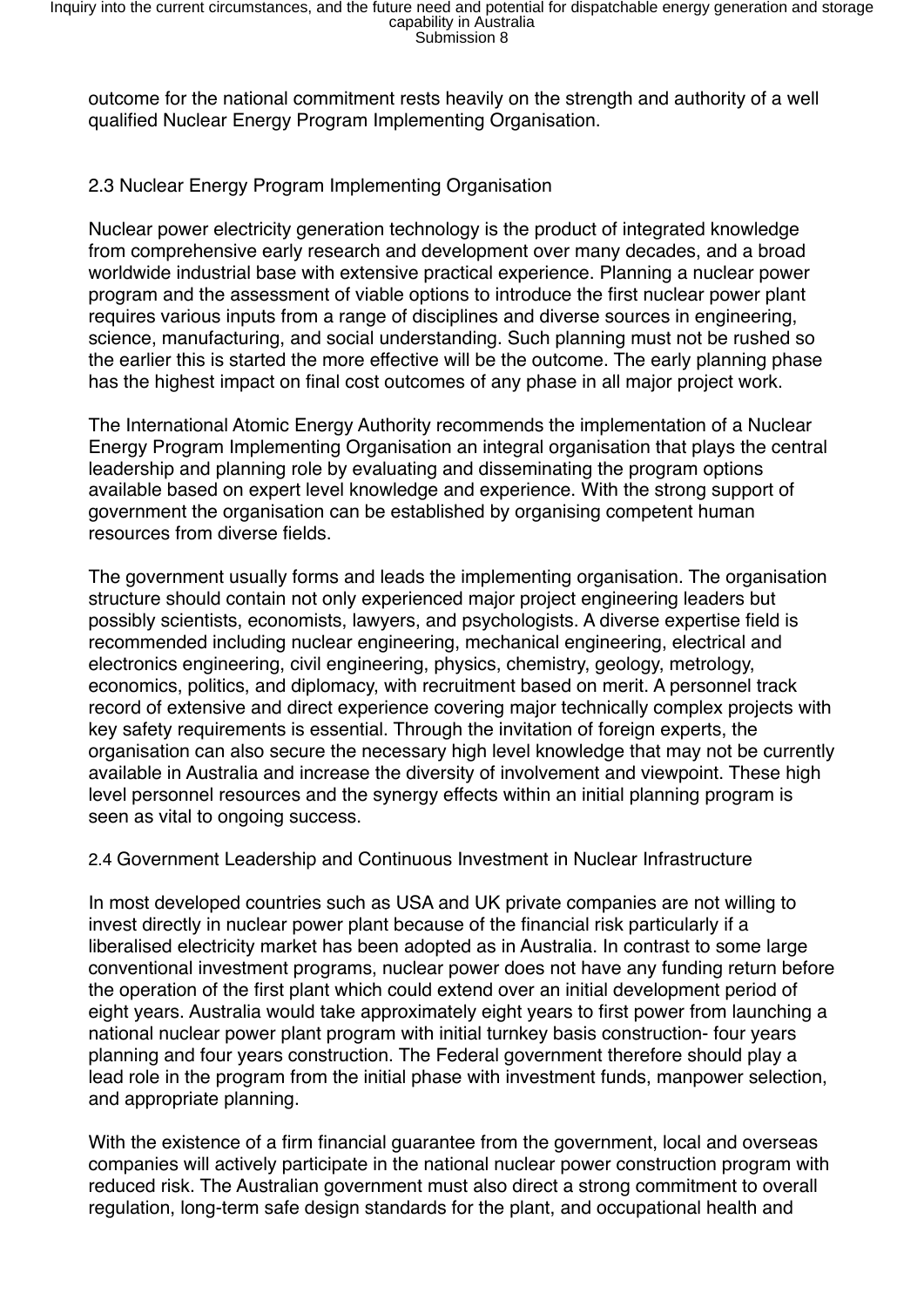safety standards for both construction and ongoing operation, all key aspects for community acceptance.

A nuclear power program can be a significant part of a national economic development plan during the whole implementation period. In order to finance a large nuclear power program a strong economic base is required and ongoing economic development is a strong motivation for developing a long term nuclear power program. The implementation of a nuclear power plant program will provide Australia with a secure and stable electricity supply which will accelerate economic development and will generate sufficient revenue to construct further power plants. Similar development programs and funding cycles have been a great success in other countries ultimately developing high-tech infrastructure support industries with very good export potential but this has only been achieved through careful planning not a weak attitude to implementation.

Only government agencies can arrange and manage the required level of investment estimated to total \$150B across Australia to eventually replace all retiring coal fired power stations, to ensure maximum benefit for the community and minimise risk. The Reserve Bank has noted that this time of unprecedented low interest rates is the perfect opportunity for government investment in productive new assets such as power stations. The secure cash flow guaranteed from electricity sales also provides an initial range of attractive options for private sector and superannuation investment support, possibly involving no taxpayer funding support and leading to eventual self funding.

It is recommended that the groundwork for an inevitable future nuclear power program is put in place beginning with the removal of all legislated prohibitions and increased support for familiarisation and training programs. There are many opportunities available overseas for intensive training for graduate engineers and scientists on operating nuclear power plants. The Australian general public is arguably the most in need of familiarisation opportunities given the failure of the education sector to appropriately cover nuclear science and its application benefits.

#### 2.5 Strategy for Securing Manpower and Education Development

The nuclear energy program implementing organisation will need to establish and develop human resources recruitment and development programs to provide the manpower needed to launch, execute and operate a national nuclear power program. Australia currently has a number of appropriately qualified personnel in this area but also good track record in preparing education and training programs for future nuclear engineering and science development. To immediately secure high-quality human resources it is recommended that the government will need to guarantee high level positions with appropriate salaries for qualified persons coming from existing nuclear engineering areas or other appropriate fields, and provide good working environments.

There is huge confusion with the understanding of the differences between science and engineering across all levels of Australian society and particularly within the Australian media. A straightforward explanation is that science seeks to understand what is and engineering creates what never previously existed in many cases utilising science support. ANSTO is primarily a science organisation supported by engineering. An initial nuclear power program in Australia would be an engineering project supported by science. New advanced nuclear power concepts currently under development around the world are mostly a step-by-step progression of both science and engineering.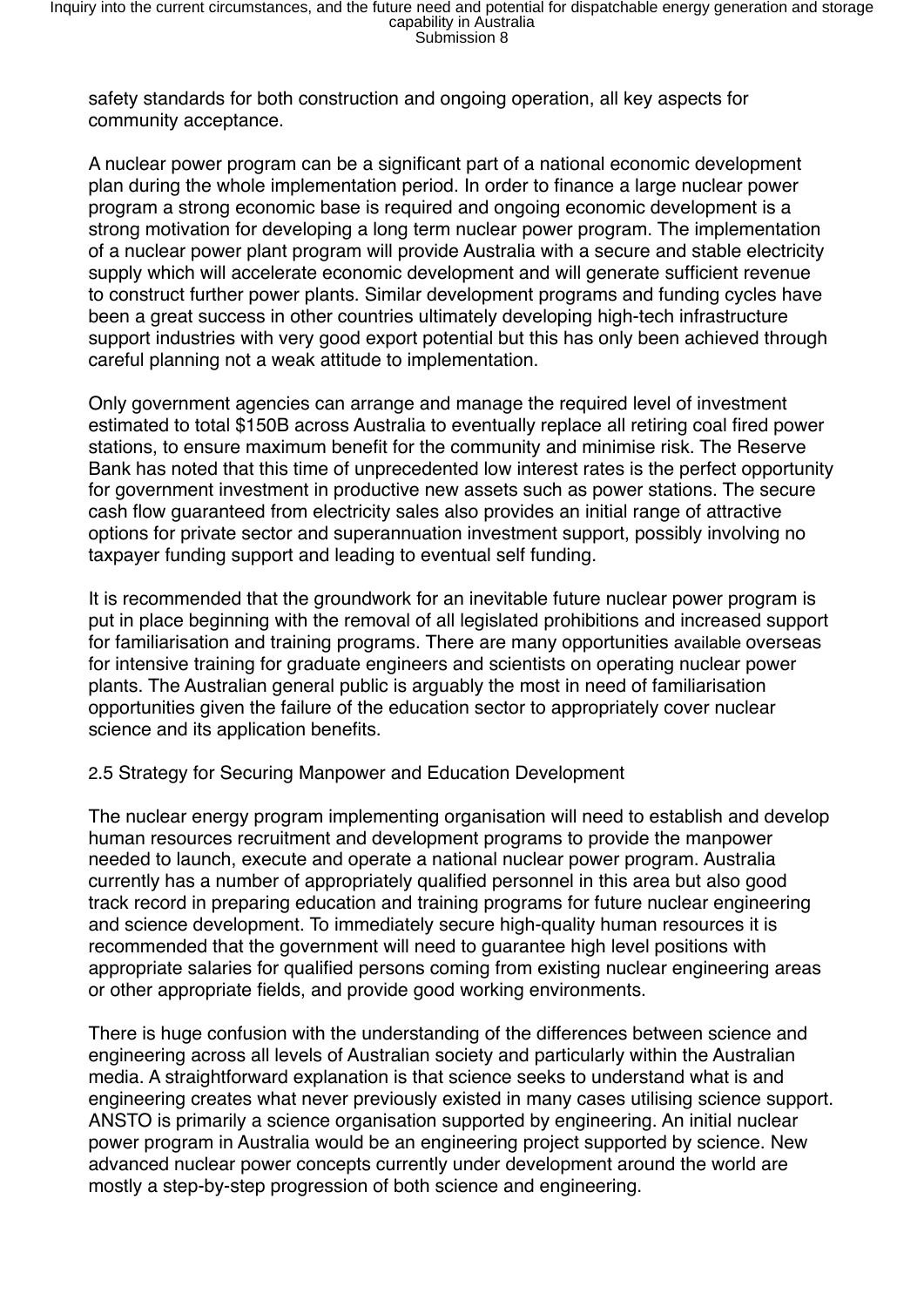Experienced nuclear and civil engineering staff are currently available to commence an immediate final feasibility study program for a build time of four years after investment and site approvals. There are already a sufficient number of Australian engineers with nuclear engineering project management experience as a result of both periods of employment in this field overseas, at ANSTO, and after previous involvement with the construction and operation of the research reactor OPAL. Many of those engineers have moved on to other heavy engineering or consulting sectors and in some cases overseas but it is anticipated that there would be few problems recruiting key personnel with sufficient practical knowledge for the early phases of a national nuclear power program. Any areas of expertise not immediately available locally can be augmented by foreign staff for all phases of development including the operational phase of the first nuclear power plant. There are many ongoing requests for employment opportunities in Australia from overseas nuclear engineers.

Postgraduate nuclear engineering departments have already been established in Australian universities and these can be further advanced to include undergraduate engineering and training possibly with government providing support to encourage participation. Overseas training for younger personnel in countries with existing nuclear power plant programs can be very effective. For example South Korea has a world class engineering and science graduate university facility adjacent to operating and under construction nuclear power stations. Practical experience directly supported by academic learning is the key to successful outcomes.

Local consulting engineering companies have sufficient expertise and staff to carry out all of the basic engineering work not directly related to the nuclear island. The Australian construction sector workforce has all of the expertise necessary to carry out the implementation of a nuclear power plant program in Australia. There is currently no shortage of appropriately qualified personnel to implement an initial nuclear power plant program in Australia contrary to many inexperienced commentators.

#### 2.6 Encouraging Industry Involvement in Business Plans

The first nuclear power plants will require government funding support because of the investment scale and approximately 60% of products and services will need to be locally supplied. It is recommended that the government commit to a strong long term plan to encourage ongoing and increasing local manufacturing and industry involvement. Overseas experience indicates that early government commitment can have very long term positive outcomes for local industry ultimately facilitating near total local supply of nuclear power plant. Preliminary investigations by potential overseas nuclear power plant suppliers has indicated that Australian industry is well-placed to not only support a such a program but also export nuclear plant and equipment to other countries that do not have advanced manufacturing capabilities.

Some local companies supporting a nuclear power plant manufacturing and services business may face a potential high investment risk compared with other industry sectors. This is mainly because of the quality management, safety, and integrity standards requiring appropriate inspection and documentation for much of the safety related plant and equipment. A long term program commitment would lessen this risk.

## 2.7 Localisation through Technology Transfer

It is recommended that the first two nuclear power stations are constructed on a turnkey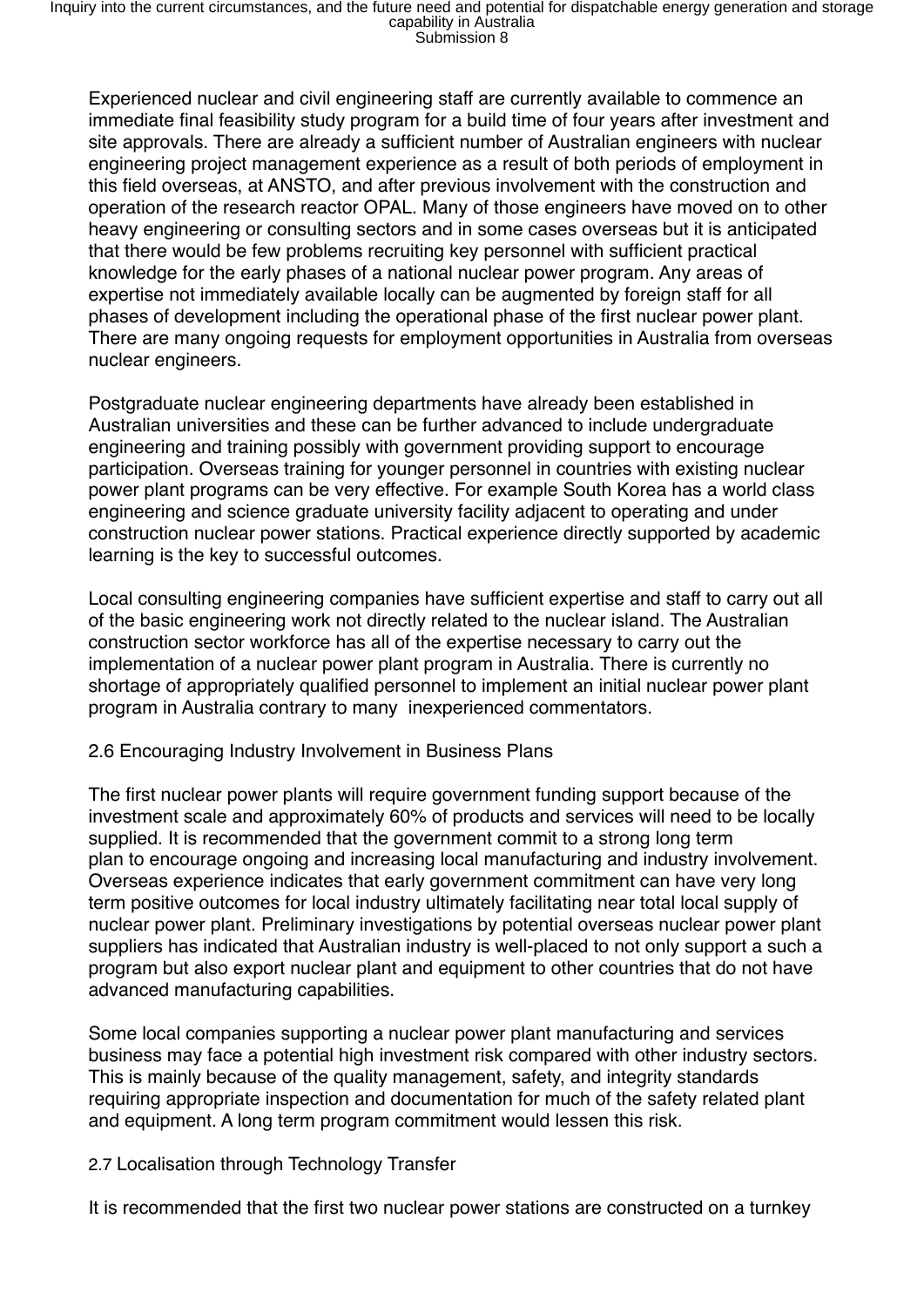basis. Based on the experience of building the OPAL research reactor at Lucas Heights it is clear that not all Australian domestic industries are immediately capable of meeting all of the requirements of nuclear plant quality management assurance for the construction of the initial nuclear power plants. Forcing non-turnkey construction can result in economic and confidence losses due to construction delays, low performance, and safety problems. In addition ensuring the capability and experience for non-turnkey construction by local suppliers requires extensive periods of evaluation. This is why it is recommended to introduce the initial nuclear power plants on a turnkey basis and to limit initial domestic roles to non safety related areas such as basic civil engineering and construction work with direct supervision by the foreign contractors. This would comprise approximately 60% of the work value required.

Over the first construction period a localisation plan can be developed by progressively starting non-turnkey basis contracts for the next nuclear power plants and to gradually increase the role of Australian industry most likely as subcontractors to foreign main contractors or when appropriate by joint venture.

Experience has shown that an appropriate technology transfer approach can be started by on-the-job training and on-the-job participation under the direction of foreign suppliers. A progressive system of joint design with one of the main foreign supplier balance of plant designers can be developed for architectural and engineering aspects of the program beyond major reactor plant. Local companies can gradually be trained or established for design, engineering, and the production of manufactured components given that long term programs are in place.

Localisation projects for nuclear power plant safety related component supply can also be spread over both research institutes with suitably qualified manufacturing facilities such as ANSTO, and other private enterprises under a well thought out quality assurance program with links to initial foreign suppliers. All foreign companies involved would be required to work with domestic industry within the contract term ensuring an agreed level of localisation. Localisation strategies should be carried out in close collaboration with foreign bidders for the development of a standardised nuclear power plant in Australia. With growing experience of construction and operation Australian organisations can subsequently undertake the main contractors role for later nuclear power plants. Overseas experience indicates that a carefully designed localisation program can lead to full local design and construction by the sixth plant.

Localisation policy can contribute not only to save foreign currency but also to increase nuclear plant capacity factors with a fast supply of spare components from local suppliers. Experience shows that a well planned localisation program leads to a decrease of unplanned outages and an increase of load factor with later plants. Quality management development and responsibility at local suppliers also develops a strong driving force to improve the quality of both nuclear and non-nuclear products leading to improved industrial and export competitiveness. This benefit of nuclear power technology transfer will also propagate into other supporting industrial manufacturing sectors.

#### 2.8 Continuous Feedback and Review by Internal and International Experts

The process of critical reviews, feedback, and assessments of planning and decisions derived from diverse viewpoints is recommended to reduce the possibility of unexpected problems and delays to a nuclear power program. This process should be conducted for major milestones starting at the feasibility study development stage. Reviews and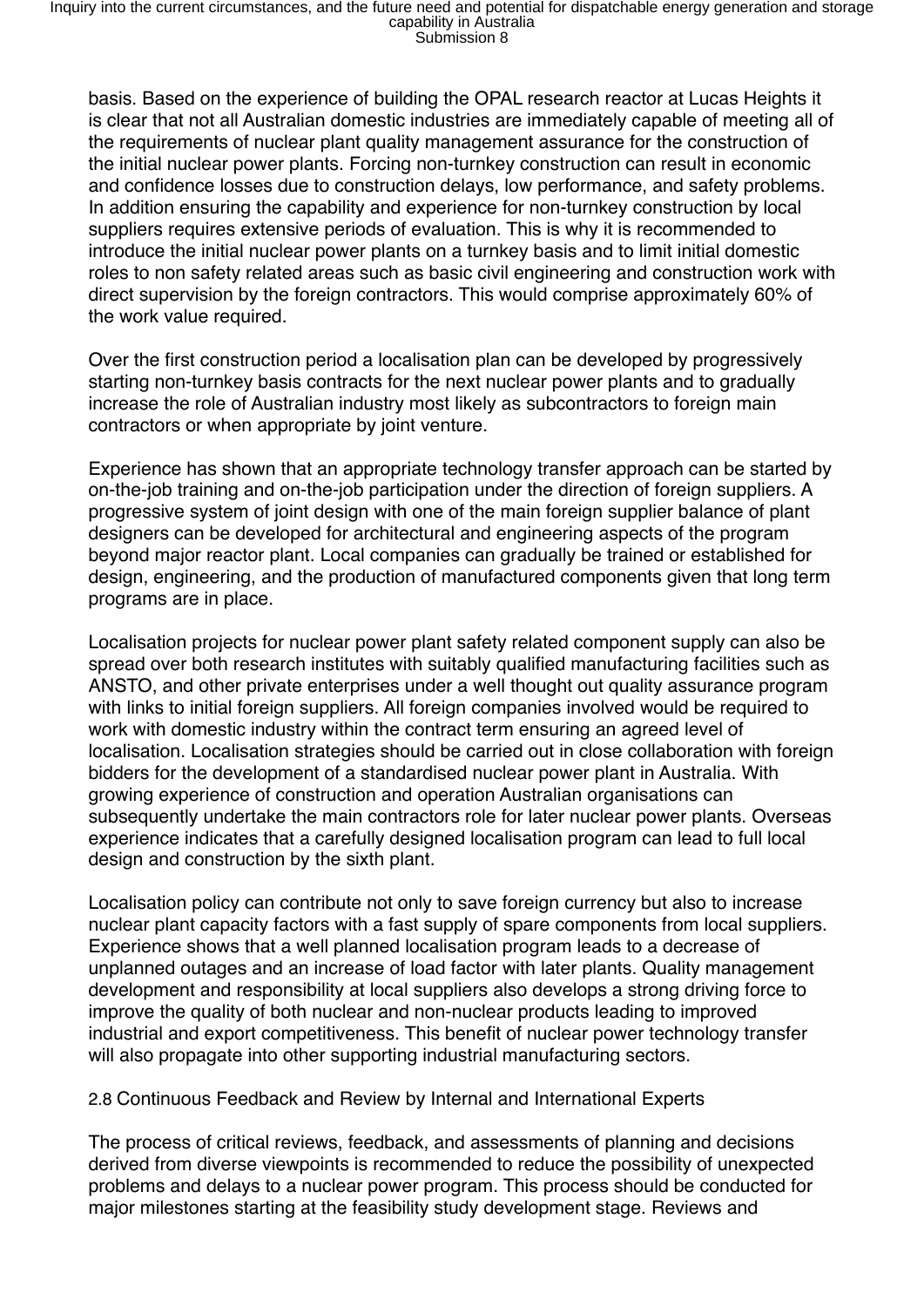comments on a Australian nuclear power plant implementation plan should be made by local experts, foreign specialists from the IAEA, and countries with successful nuclear power implementation programs. All review and feedback results should be incorporated into the nuclear power plant development plan. This process of consensus development and multiple confirmations is instrumental in preventing costly mistakes for any technologically advanced and capital intensive project at each key planning and decision making step. The programme should utilise in-depth reviews and feedback from diverse knowledge and experience sources.

Beyond review by a high level experts further review and comment may be required from consulting engineering and construction companies to ensure a wide range of viewpoint on planning and technical decisions. The planning process should include the categories of nuclear reactor plant, balance of generation plant, localisation strategies, fuel and structural materials development, securing uranium fuel resources, radiation applications, radiation safety supervision and protection, fundamental research requirements, human resources and industry development. This approach is particularly important for the initial site selection processes for nuclear power plant ensuring appropriate engineering feasibility and leads to overall greater confidence in the final selection decision. A strict review process with clear recommendations will also obviously contribute to reducing the project risk profile perceived by all stakeholders and particularly the Australian public.

2.9 Active International Cooperation and Understanding of Global Trends

A nuclear power program cannot evolve competitively in isolation because it must be tailored to meet a very large range of international standards and codes. Close international collaboration and study of world technology and safeguards are among the most important activities with the launch of a nuclear power program. Australia is already actively involved through ANSTO and other government agencies with many aspects of international nuclear programs for improving technical capability and obtaining high-quality human resources support. This involvement can easily be extended to cooperation with those countries with existing nuclear power plant programs to develop international confidence in Australia's plans and implementation program. Australian energy planners will need to consider and incorporate the results and trends of international activities into local plans.

The international nuclear power sector is one of the most openly collaboratively industrial sectors in the world. There is generally no barrier to the provision of engineering data or other relevant information from both international agencies, national governments, and nuclear power plant operating organisations from around the world. Advice covering all major aspects of a nuclear power plant program including the current state of technological development, economic efficiency of plants, the know-how of local nuclear power plant programs, the construction and operation experiences of nuclear power plants, the process of site selection, fuel cycle policy, strategy for securing nuclear fuel, and financing options for nuclear power plants, is all readily available. The IAEA is an excellent initial source of information for all aspects of nuclear power program development and ongoing operation.

2.10 Concentrating All Appropriate Resources and Efforts on the Nuclear Power Generation Activities

In the initial period most states starting a nuclear power program have shortages of the most needed resources from manpower and finance to industrial capacity. Australia does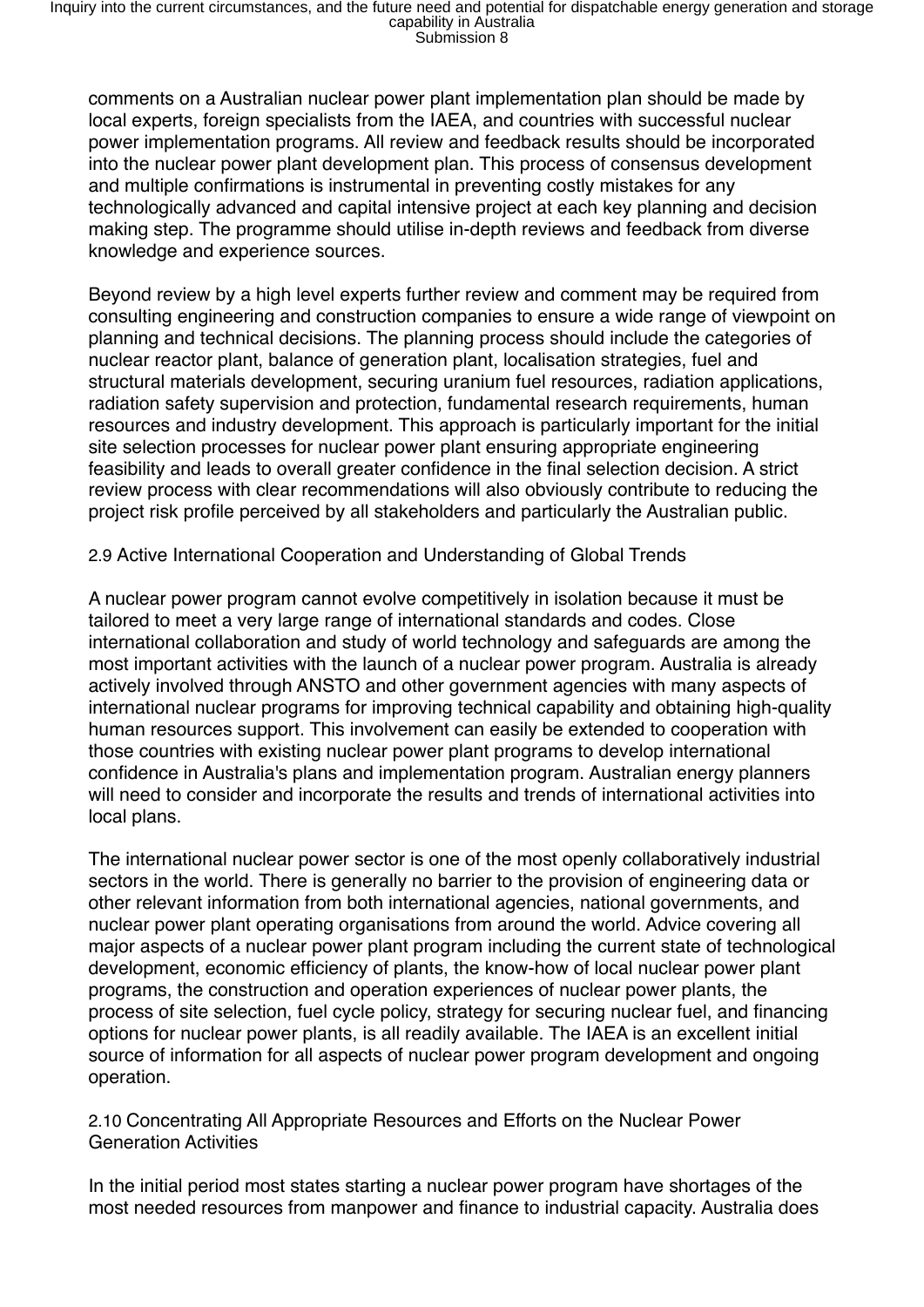have a good track record mobilising appropriate resources for large heavy engineering construction programs. However the initial development period for a nuclear power program will require a wide range of experienced staff to guide all aspects of planning, site selection and implementation.

As noted above it is recommended that the first two plants be constructed on a turnkey basis which considerably lessens the detailed engineering workload required in the initial period. The lessons from overseas show that a concentrated effort putting in place an experienced initial guidance group as quickly as possible is an important factor for a successful program outcome. The initial group can be supplemented by staff from overseas if local personnel are not initially available.

Australia is already a party to all international nuclear safeguards conventions. This ensures that the focus can remain strictly on a nuclear power plant program for the generation of electricity and not be diverted on questions of weapons production from the local or international community. The reactor types recommended for installation in Australia are the least suitable for any long term weapons development program.

#### 2.11 Benefit of a Standard Nuclear Plant Design

Australia has had the considerable but dubious benefit of time to analyse overseas options and experiences in the development, construction, and operation of nuclear power plant for the generation of electricity as a result of the extensive delay for the introduction of such a program.

Many countries had initial concerns over the supply of enriched uranium fuel and opted to diversify nuclear plant designs to enable the use of natural uranium fuels. This situation has gradually become of less concern with the appearance of several enrichment uranium suppliers over time. Enriched uranium is currently a buyer's market due to the strong competition among several international providers. The concept of nuclear fuel banks and standard fuel designs has also eased many fuel supply concerns. Past nuclear plant design diversification has led to lack of plant commonality and failure to benefit from standardised design construction and operational efficiencies.

The nuclear engineering technology benefits or problems with differing plant concepts have become very clear and the major point of consideration has now come down to the size of individual units and how they might fit a particular electricity grid. When the electrical engineering performance of the Australian grid is analysed an initial nuclear plant size of 1000 MWe is considered to be the best fit in locations with grid connections supporting existing large power plants. Large installations can be later supplemented by smaller plants in the 100 to 600 MWe unit size where load and grid capacity could not realistically manage supply from the larger units.

Nuclear power plant designs now available range from those plants with a long history of development and operation to the point where they may be considered mature and well proven designs to those still on the back of an envelope. Sections of the nuclear reactor industry will always be fixated on the innovative future design concept which embodies ultimate safety and the possibility of very low cost of electricity production. The first nuclear power plant project manager, US Admiral Rickover famously noted the contradictions arising with this conflict between the academic and the practical applications of nuclear power and the public confusion it does generate.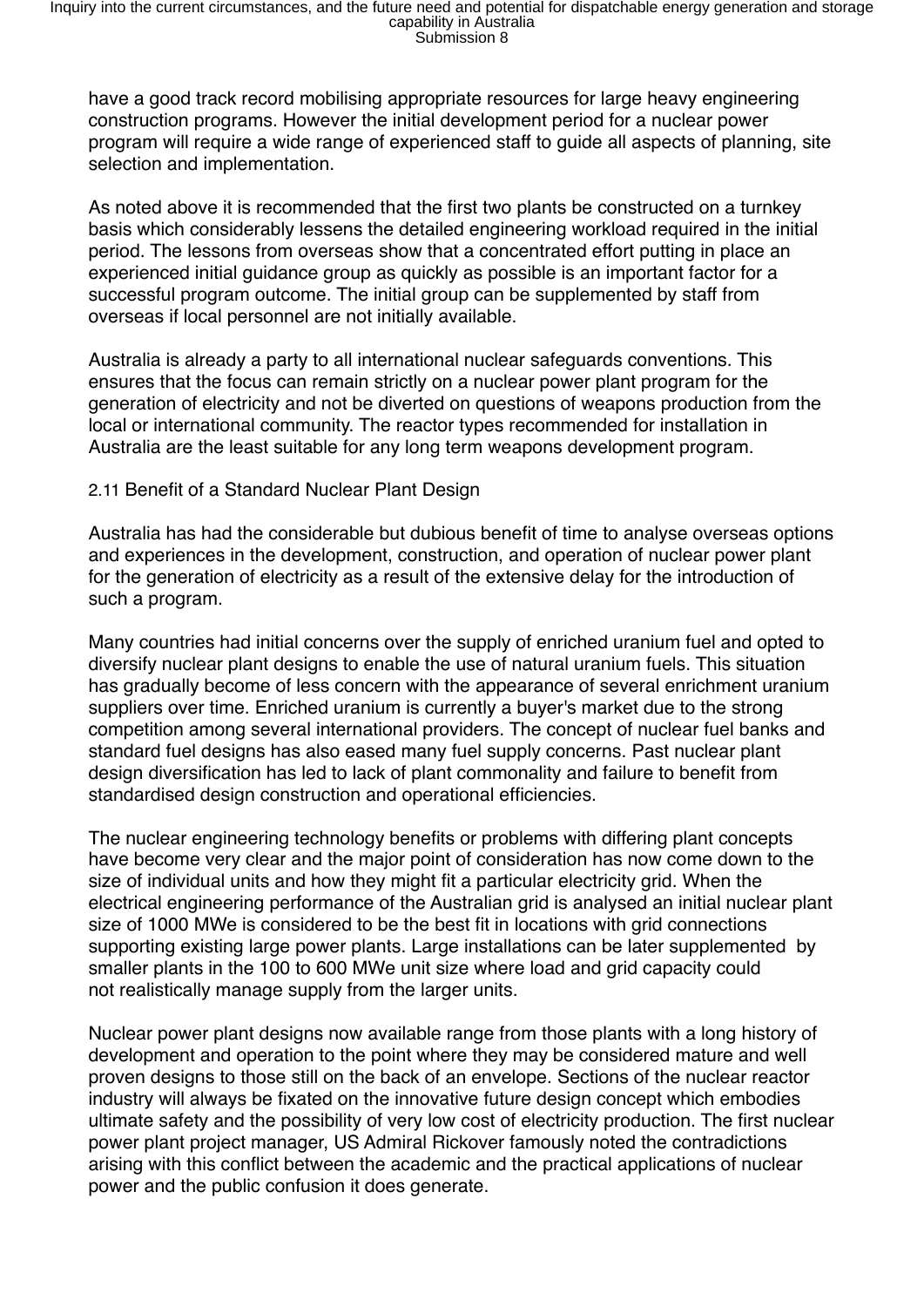It is not appropriate for Australia to pursue first of a kind reactor types in an initial nuclear power program however attractive they may appear on paper. In previous decades there may have been good strategic and economic reasons to pursue a range of engineering designs in particular countries. The long international history now available allows Australia to focus much more clearly on a single practical and proven outcome best suited to the real engineering, strategic, and economic requirements for local power generation. It is recommended that Australia settles on a long proven design that has evolved and developed over the course of much construction and operational experience as noted above and to standardise construction until a better option is demonstrated and proven in operation.

A key aspect of this recommendation is an understanding of the documentation and supply chain maturity underpinning this long experience as evidenced by the South Korean nuclear industry. Supply chain maturity has become the major overriding factor for consideration of any nuclear power plant program. It has been highlighted as a serious problem in the USA and a number of countries with re-emerging local construction were manufacturing equipment and personnel expertise must be re-established. International experience has shown that reactors with a long continuous development heritage can be constructed on time and on budget and subsequently operated at very high availability, all crucial aspects for any initial program development for Australia. Tight project management control over personnel capabilities, equipment supply, construction period, and early operation on a standard plant design, substantially overrides most other considerations including theorised engineering finesse or operational niceties because of the overriding financial implications of the high initial capital expenditure. Control of the implementation critical path has become super critical with all high capital investments.

#### 2.12 Selection of Radioactive Waste Disposal Sites

A number of countries have taken as long as twenty years to gain public acceptance for their low and intermediate level waste storage sites. This process is already underway in Australia for low and intermediate level waste storage albeit originally made difficult to manage through selective site focus and local challenge. When an addition storage facility for used fuel is required there are alternate sites available which have full community support, lower capital cost, and conform more closely with international guidelines.

Energy planners need to recognise and consider radioactive waste storage and disposal facilities from the beginning of the nuclear power program by launching positive and extensive public awareness and acceptance activities. What has emerged for most international nuclear power programmes is the need to consider long term used fuel storage facilities from the time of beginning any nuclear power program. Considering the very long institutional control period required for the storage of used nuclear fuels the process of public discussion and legislative framework should be started as early as the preparation phase for the first nuclear power plant.

The work carried out for the Nuclear Fuel Cycle Royal Commission based in South Australia has provided sufficiently detailed pre-feasibility studies to commence final feasibility work for the implementation of used fuel storage in Australia. It is recommended that used fuel storage be available ten years from first plant commissioning and that storage allow for eventual fuel recovery. There are many lessons to be taken from countries such as Finland where facilities for used fuel storage have public acceptance and are now under construction. Equally the lessons available from countries such as the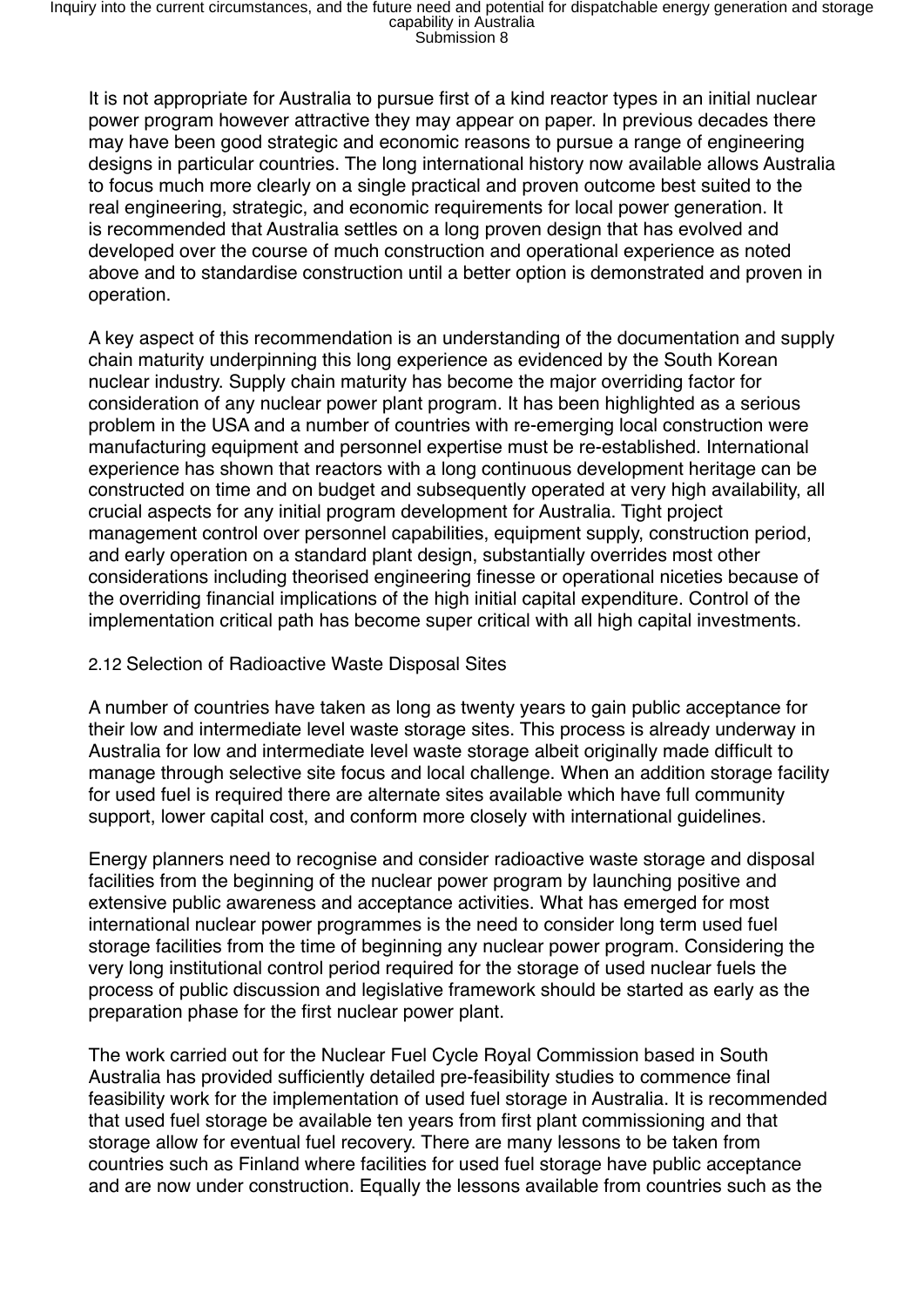USA which has had extreme difficulty gaining public acceptance for used fuel storage are particularly important in assessing how this may be achieved in Australia.

The economic viability and revenue streams defined for imported used fuel storage as part of the work carried out by the South Australian Royal Commission could in the extreme provide sufficient revenue to fund the development of a nuclear power program for all of Australia. This massive economic opportunity cannot be overlooked and there are no engineering issues that could not be managed by Australian industry. The engineering design and construction factors involved are all well covered by current world class underground mining experience in Australia and could be implemented in a number of alternate areas. The implementation of a used fuel storage facility for both an Australian nuclear power plant program and those countries with less secure geological or other location issues remains an outstanding economic proposition to be taken up at some stage.

2.13 Preparation of the Nuclear Power Plant Safety Regulation System

Australia is fortunate to have a world-class nuclear sector regulator, the Australian Radiation and Nuclear Safety Agency (ARPANSA) although some work is required to extend the current regulatory oversight of that organisation into a nuclear power plant sector. The preparation of a regulatory framework for nuclear power can be a time consuming and thorough process potentially resulting in a heavy workload for the organisation.

Under the guidance of the International Atomic Energy Agency most technical codes and rules are readily available or can be supplied and adapted from countries with existing nuclear power plant programs including the country of the first installation power plant reactor origin. However considerable care is required to resolve potential conflicts and confusions at various levels of the regulatory development process which can arise from different cultural attitudes and language interpretation differences between countries. It is recommended that the regulatory development process must take high priority with sufficient funding and manpower and high recognition of the necessary timescale to ensure that the subsequent nuclear power plant program licensing activities do not result in delays to the investment and construction program. Funding for this activity will be needed as soon as an investment program is established.

The nuclear regulator must remain completely independent and separate from the nuclear power program manager. The regulator must be provided with sufficient ongoing funding for all activities from development to inspection, to ensure that current problems now seen across a number of other regulated industries in Australia never arise otherwise community acceptance will be completely compromised.

2.14 Clear Definition of Responsibility and Contractual Rights in the Nuclear Power Plant Construction Program

It is recommended that at least the first two possibly four nuclear power plants should be obtained on an all-encompassing turnkey basis. This would require only minor technical input from the Australian client group and then only in areas where local knowledge and supply is required for site evaluation, civil engineering and non-safety related balance of plant supply.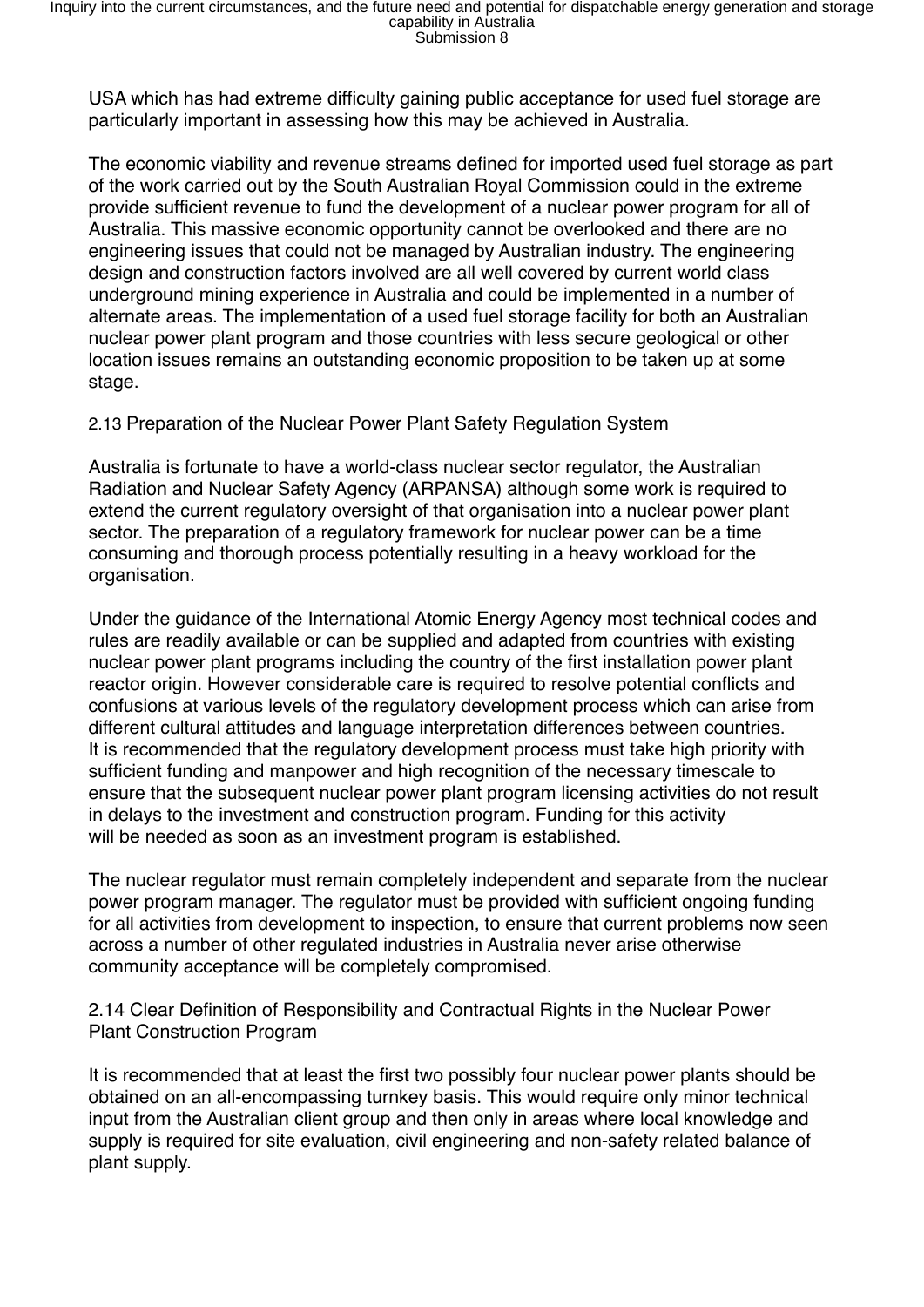The contract for the first nuclear power plant, must define very clearly the division of responsibilities between the supplier and the client. Any ambiguity can lead to wasteful disputes and possible delays in supply and construction resulting in major loss of time and money. It is worth starting very early in the program to ensure that contract documents for turnkey nuclear power plant supply are carefully developed and considered to ensure coverage for any potential eventuality. There is now sufficient experience from around the world to foreshadow issues that can arise and procedural methods available to ensure turnkey contract procedures run as smoothly as possible. It is recommended that pro-former contract documentation be developed during the final feasibility study phase to ensure all potential issues are identified well in advance.

Selection of an existing plant design from a supplier with a long track record building and operating similar plants is major step in mitigating project contract risk for the first installations. Australian technical and legal experience gained across a wide range of recent major heavy engineering development projects can be utilised to appropriately review and negotiate turnkey contract proposals.

## 2.15 Insurance Requirements

Ever since the first commercial nuclear power reactor construction there has been a concern about the possible effects of a nuclear accident, coupled with the question of who would be liable for any resulting third-party consequences. This concern was based on the supposition that even with the reactor designs licensable in the West a cooling failure causing a core to melt could result in major consequences similar to those of the Chernobyl disaster in 1986 and Fukushima in 2011. It was supposed that the damage caused would be extensive creating the need for compulsory third-party insurance schemes for nuclear operation and international conventions to deal with transborder damage.

On the other hand it was realised nuclear-power makes valuable contributions to meeting the worlds energy demands. In order for it to continue doing so individual operator liability had to be curtailed and beyond a certain level risk had to be socialised. It is now understood that the state needs to accept responsibility as insurer of last resort, as with everything else in industrial societies, though attempts have been made to represent this as a specifically nuclear subsidy.

Western designed nuclear installations are sought after business by international insurers because of the high level of engineering development and advanced risk mitigation standards. This has been the case for over fifty years. Apart from the Three Mile Island case the claim claim history has been very good. Given this performance record the Australian government may choose after due consideration to self insure all nuclear power plant installations.

#### 2.16 Civil Nuclear Industry And Proliferation Considerations

The term proliferation refers to the rise in the number of states in possession of nuclear weapons. It is sometimes extended to describe the misappropriation of weapons or fissile material by subnational groups. The term non-proliferation refers to the political or technical means implemented to combat proliferation. One line of understanding is that over time all major sovereign states will obtain nuclear weapons for deterrent reasons alone.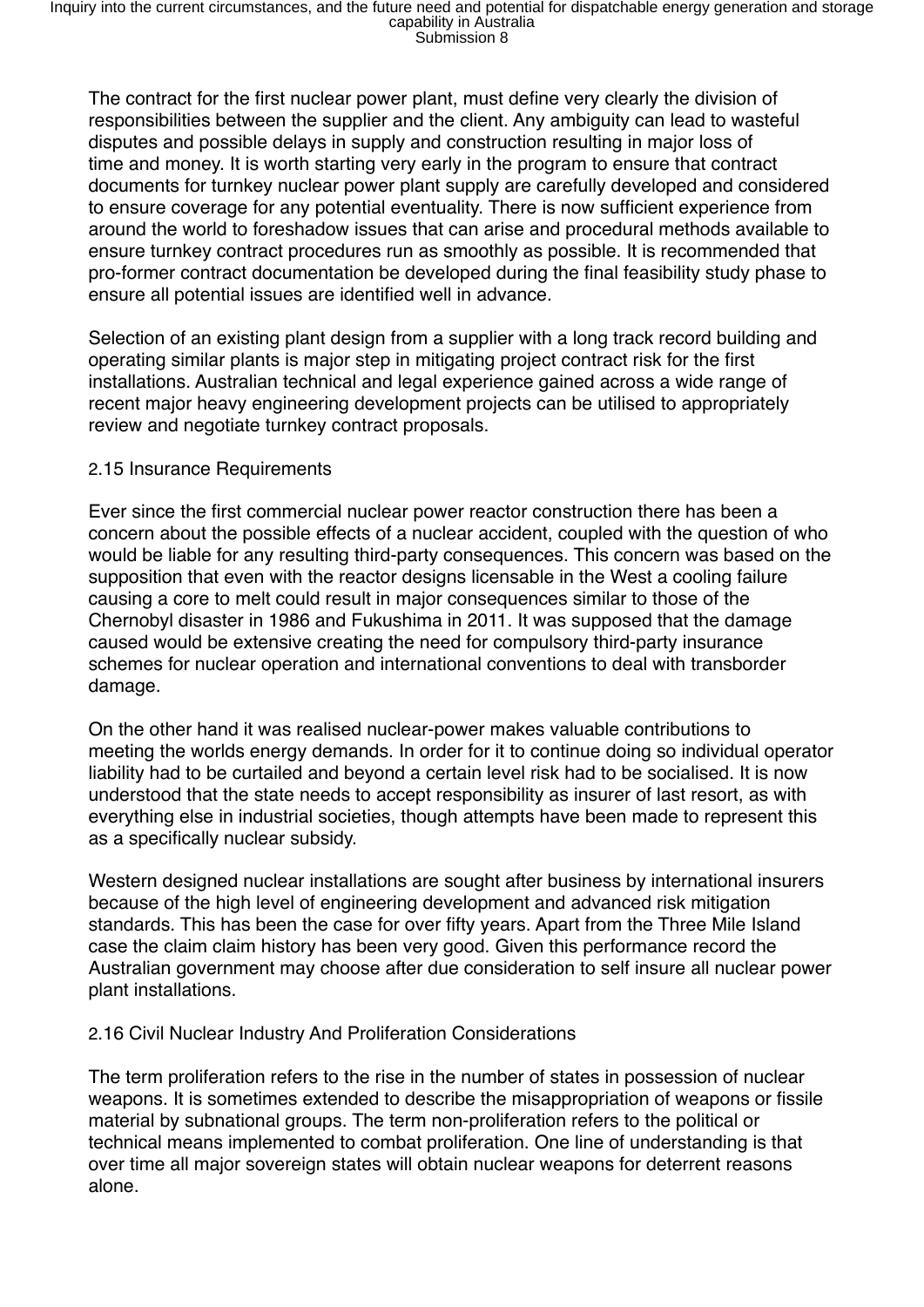The first application of nuclear fission was the development of nuclear weapons and not nuclear power. Fission cannot be uninvented and there will always be some risk that a state or a large super national group will decide to make nuclear weapons, to devote to that purpose the required financial and technical efforts and to bear the political consequences. On the other hand, no country opting for proliferation has yet done so by misappropriating materials or facilities covered by commitments to peaceful use such as nuclear power under IAEA safeguards.

The real question is "does the development of nuclear energy for civil applications increase or decrease the risks of nuclear weapons proliferation?" Although possessing a civil nuclear facility within its borders may give a state quicker access to the necessary fissile materials, the civil nuclear industry also means conformance with international agreements and treaties, commitments not to misappropriate materials, and international inspections with highly sensitive and effective measuring devices. Such commitments make it much more difficult to carry out clandestine operations as can be witnessed from the North Korean and Iranian experiences.

Nuclear weapons proliferation is essentially a matter of political will, not technology. It is difficult to determine exactly how proliferating a technology can be. Different factors must be taken into account, like the ease of access to pure concentrated fissile material, detectability, throughput etc.

Most nuclear power technologies are not sensitive in terms of nuclear weapons development. Light water reactors such as the PWR produce plutonium of poor military quality and are easy to monitor or control since they must be shut down to unload the fuel. Online refuelling reactors such as Magnox, AGR, CANDU, and RBMK, types have the intrinsic physics capability to produce weapon grade plutonium and can therefore be more carefully controlled and safeguarded. The most sensitive technologies are the centrifuge enrichment process and spent fuel reprocessing if associated with low burn up fuel.

Australia has a long history managing proliferation considerations as a result of the export of uranium over many decades, earlier research into potential enrichment technologies, and operation of the ANSTO facilities. The introduction of nuclear power is not expected to introduce any additional nuclear materials management issues beyond those already undertaken as part of current domestic and international programs. The engineering scale of operations will certainly increase given the quantity of material to be managed. The early implementation of a used fuel storage facility would lower management control issues.

#### 2.17 Leadership and the Project Management Team

The successful Manhattan project and the following US Navy nuclear submarine program wrote the rule book for leadership and project management requirements for subsequent commercial nuclear power programs. In fact these nuclear-based engineering programs became the leadership and project management benchmark for all major capital intensive technology programs from offshore oil exploitation to the space program.

Recent US and European nuclear power programs have run into cost and project management issues as a result of breaking a cardinal rule well understood by engineers, starting construction works when the final detail design was only 50% complete. An extensive study of these controversial programs by the Massachusetts Institute of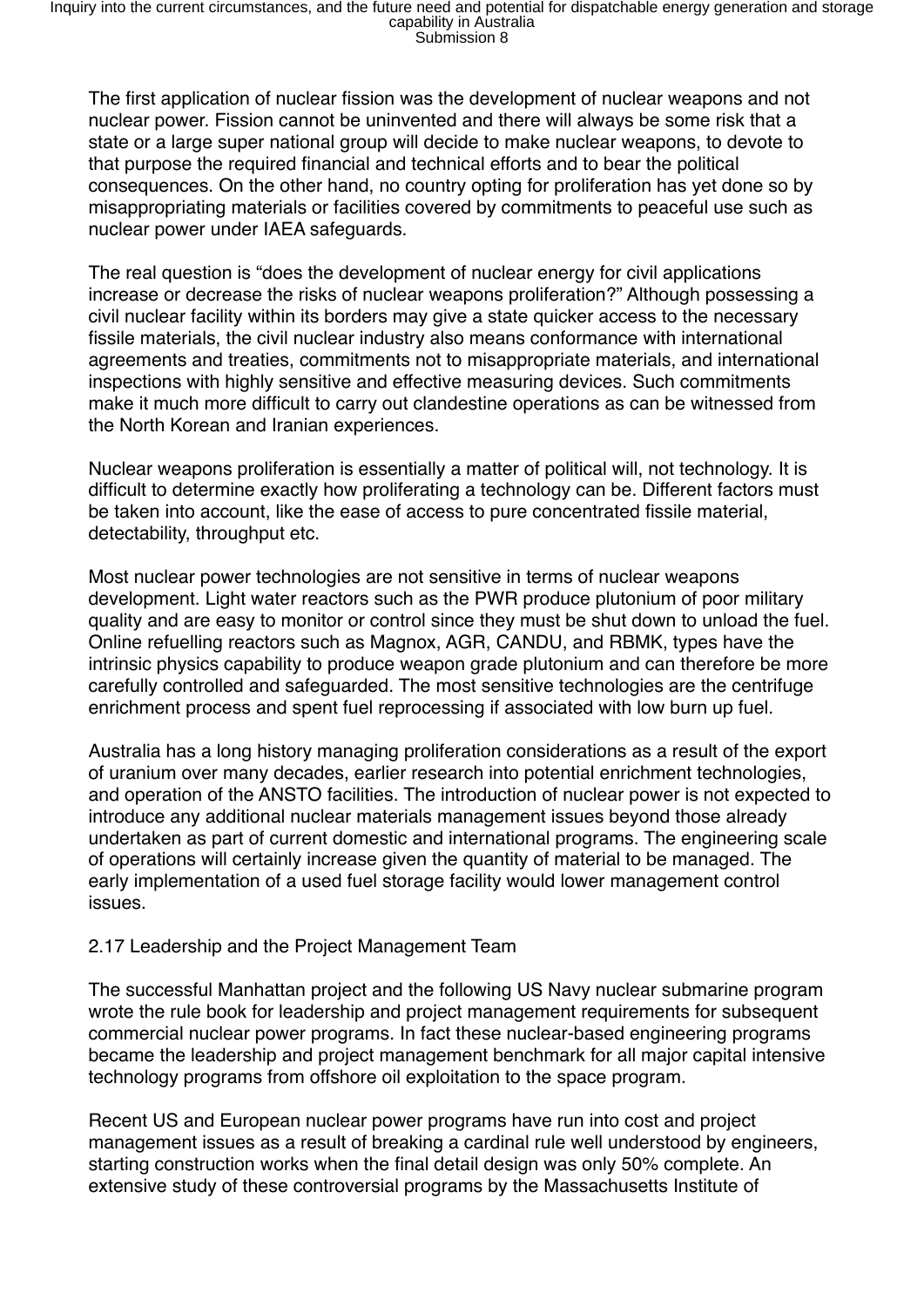technology highlights how these issues have impacted recent nuclear power plant programs in the West.

A nuclear power program management scope for Australia would cover all of the factors noted in this submission from safety culture development program, feasibility study, engineering design, construction, commissioning, operations, maintenance, through to decommissioning and return of the site to original status. In other words the total life cycle. The foundations for a successful (or difficult program) are set by the initial leadership and project management team. For most large complex projects the key scope and detail issues are established, optimised, and settled in principle, in the later stages of the final feasibility study phase. It becomes progressively more difficult and expensive to change direction as the program proceeds.

It is recommended that the program leader and project management team is appointed as early as possible in the final feasibility study stage and go on to implement the program at least through to initial operations. It is essential that the initial team include the future operations manager and key technical managers. A fundamental leadership attribute for the program manager is an understanding of the needs of all stakeholders and participants including foreign equipment suppliers. An understanding of the safety needs for employees and the community, and the capabilities of designers, suppliers, constructors, and operators is essential to ensure smooth integration of all facets of the project.

A nuclear engineering background would be useful but more important is a full and total understanding of how staff in the above areas manage their work and the boundaries or interactions with all of the overall team managing the discipline interfaces. Balancing the application of local and foreign engineering standards to ensure cost and time is not compromised in the project is just one example when large value mechanical and electrical equipment is sourced from foreign suppliers.

# Section 3 Other Relevant Matter

## 3.1 Nuclear Power Plant Siting

Siting is the term used to describe the process used to select where a nuclear installation is built and whether the proposed location is suitable. Siting is one of the important decisions in the early stage of a nuclear energy program. The selection and evaluation of a site suitable for a nuclear installation are crucial processes. They can significantly influence the costs, public acceptance and safety of the installation. Poor planning and lack of knowledge can lead to faulty decision-making and can cause major delays to the project. Siting is a multifaceted process, involving many types of site characteristics. Those characteristics can affect the safety of a nuclear installation over the whole period during which it is planned, constructed and operated.

Site characteristics that can affect safety include earthquakes, geotechnical phenomena, volcanism, flooding, meteorological events, human-induced events, dispersion of radioactivity and feasibility of emergency plans. These are also called safety-related characteristics. There are also non-safety-related factors: local community acceptance, grid connection access, topography and foundation characteristics, security considerations, technology, economics, availability of cooling water, and transport infrastructure to cater for heavy component access.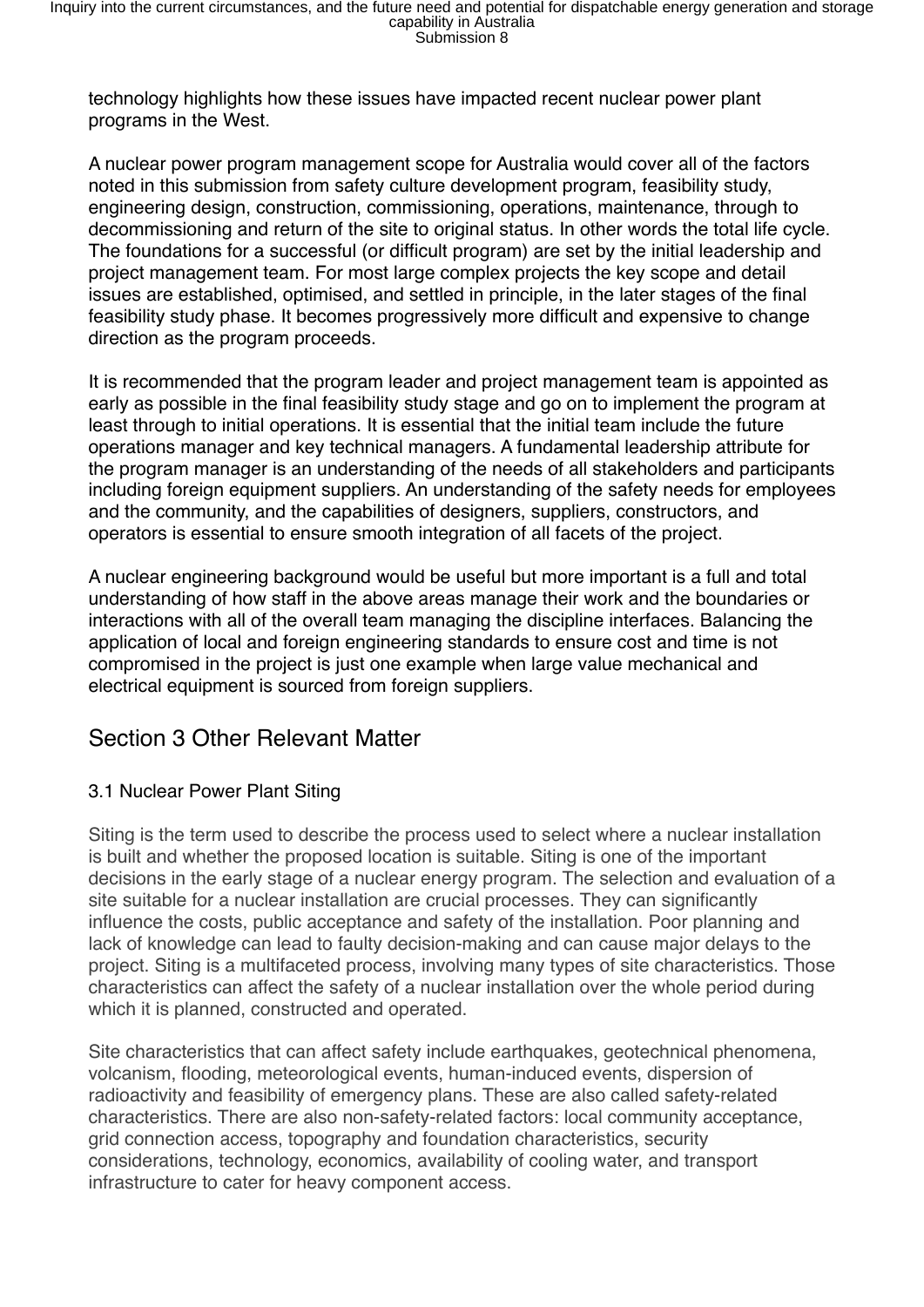In Australia the siting of nuclear power plants is likely to be one of the most contentious issues. Overseas evidence suggests that even in countries that rely on nuclear power for a large proportion of their electricity needs, there can be a considerable amount of community opposition to the nuclear industry and siting issues are often a source of significant conflict. In Australia, approximately half of the population currently opposes nuclear energy and two thirds say they would oppose a nuclear power plant in their local area. In order for there to be a thorough informed debate about nuclear energy, it is recommended that the sites that are best suited for nuclear power plants are identified at the earliest possible stage.

Using four primary criteria, nineteen locations across Australia have been identified as the most likely sites for nuclear power plants. Six secondary criteria were then used to identify potential issues at these sites. Further investigation would need to be carried out before it could be concluded that any of these areas are definitely suitable for nuclear power plant defined in this submission. There are a number of other areas that would be suitable for current designs of small modular reactor nuclear power plant.

## 3.2 Nuclear Power Plant Safety and Radiation Protection

The International Atomic Energy Agency Convention on Nuclear Safety is an agreement that sets out the guiding principles under which the international community accepts responsibility for the safety of all nuclear related installations under their various jurisdictions. The objectives of the Convention are:

- To achieve and maintain a high level of nuclear safety worldwide through the enhancement of national measures and international cooperation including where appropriate, safety related technical cooperation;

- To establish and maintain effective defences in nuclear installations against potential radiological hazards in order to protect individuals, society, and the environment from harmful effects of ionising radiation from such installations:

- To prevent accidents with radiological consequences and to mitigate such consequences should they occur.

The Convention was adopted in June 1994 by a Diplomatic Conference convened by the International Atomic Energy Agency (IAEA) an agency of the United Nations. The scope of the Convention defines a wide range of applications that apply to the safety of nuclear installations. There are provisions to cover, the implementation of an appropriate legal, regulatory, and reporting framework, the review upgrading or closing of existing nuclear installations, the focus on nuclear safety as a priority, ensuring adequate financial and human resources to support appropriate safety levels, keeping radiation exposure as low as reasonably achievable, and providing and testing emergency plans.

Safety requirements for location, design, construction, and operation are also covered in the Convention. There is provision for joint review and information sharing by the contracting parties to the Convention and for the ongoing management review of the Convention processes and documentation. Australia is a signatory to the Convention Supporting the implementation of all aspects of the Convention is a wealth of documentation and training resources incorporating the research and experience of members of the International Atomic Energy Agency.

The extent of knowledge is huge and most of the information can be traced back to origins in the large research programs carried out for military purposes in the mid to late 20thcentury. The extent of information available ensures that all elements of nuclear safety and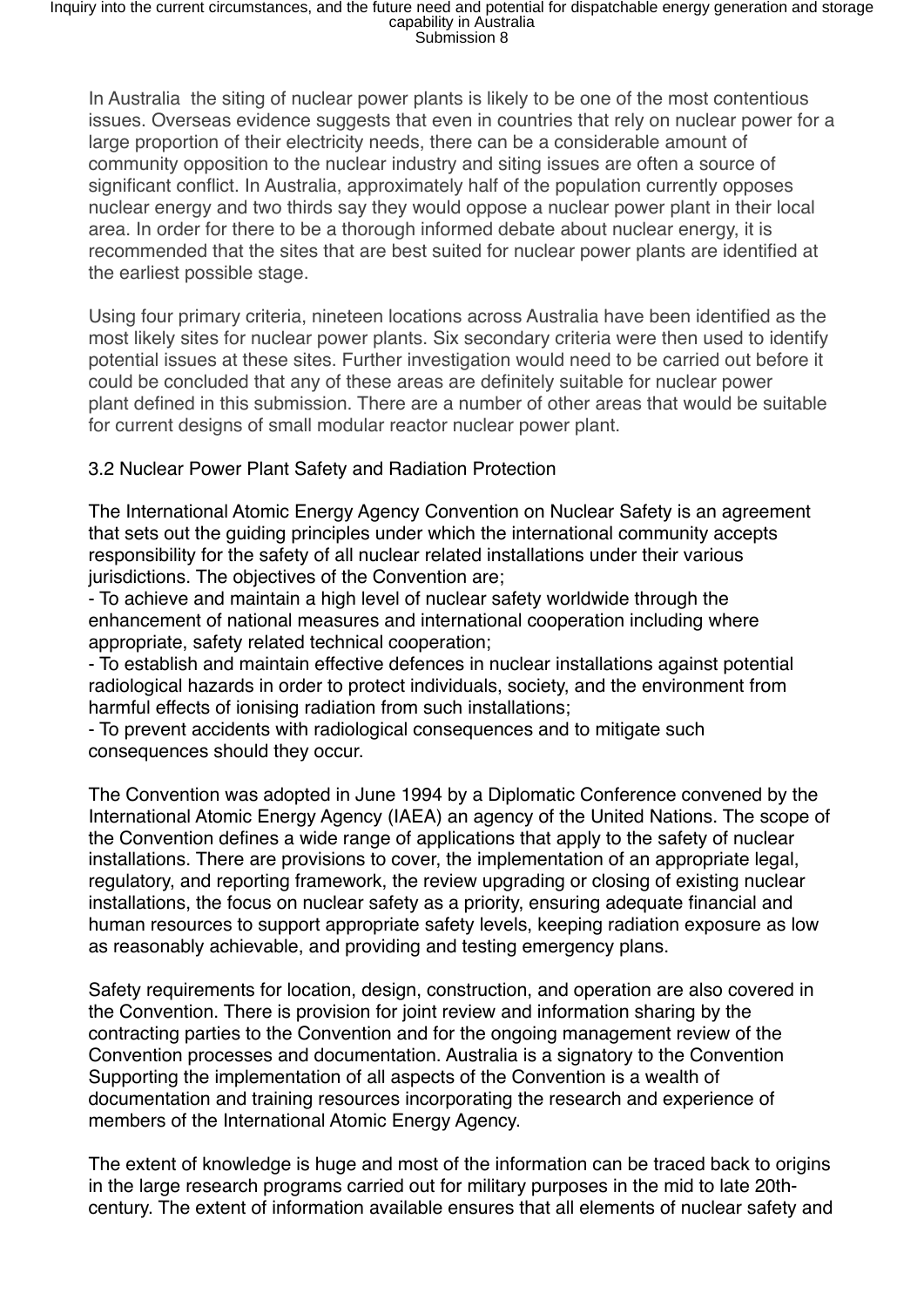radiation protection engineering for new or existing installations can be adequately covered. Ionising radiation and its health impacts are well understood and there are established international safety standards that can be utilised for all operational practice.

The generation of electrical energy is now the major use of the nuclear fuel cycle. All industrial activities involve some risk to human health and safety. No means of generating electricity is risk-free and nuclear-power exhibits the best safety record. The choice of any technology or mixture of technologies will inevitably be a matter of balancing different costs, benefits, and risks.

The radioactivity of uranium has potential health impacts when it is used to produce electricity. Ionising radiation is produced when the nucleus of an atom disintegrates, releasing energy in the form of an energetic particle waves of electromagnetic radiation. Radiation exposure can arise from sources outside the body (external exposure) or from radioactive material inside the body (internal exposure). Radioactive material can enter the body by inhalation or ingestion in water or food. Some parts of the body are more sensitive to the effects of radiation than others, and some types of radiation are inherently more dangerous than others, even if they deposit the same level of energy. To take these characteristics into account, tissue weighting factors and radiation weighting factors have been developed. These can be combined with a measurement of absorbed dose of radiation to give an effective dose. The unit of dose is the sievert (Sv). The millisievert (mSv), 1000th of a sievert, is the more usual unit for the sorts of exposures found in day to-day life.

People are continuously exposed to natural background radiation and this may vary substantially from place to place. The worldwide average is 2.4 mSv/year with maximums above 12 mSv/year depending on local geology and altitude. There is no evidence that this variation leads to any differences in terms of human health. Evidence is emerging that the small background radiation exposure we experience may have an overall beneficial effect. The dose rate estimated for individual members of the public from nuclear power generation is very low, on average 0.005 mSv/year for people resident within 50 km of a pressurised water reactor power station. To place radiation exposure to the public in perspective, a person taking a return flight from Melbourne to London would receive the same dose (approximately 0.25 mSv) as someone living fifty years in the vicinity of such a power reactor. Ionising radiation exposure can only be detected and measured by instruments as the body has no natural detection mechanism for other than extreme situations.

The International Commission for Radiation Protection (ICRP) issues guidelines on safety standards after ongoing review of the emerging scientific information from around the world. The standards are used as the basis of design criteria for all aspects of nuclear power plant radiation exposure for both workers and the general public. The following levels of exposure to ionising radiation are the generally recommended limits above background levels:

- -1 mSv/year above natural background radiation for the general public
- -100 mSv over five years for occupational exposure

On a comparative basis the safety record of the nuclear industry is orders of magnitude better than coal or oil or natural gas generation of electrical energy. The reasons for this outcome can be traced back to both the level of investment in safety related plant engineering and well understood international safety standards and regulation. Comprehensive incident reporting and dissemination of resulting information under the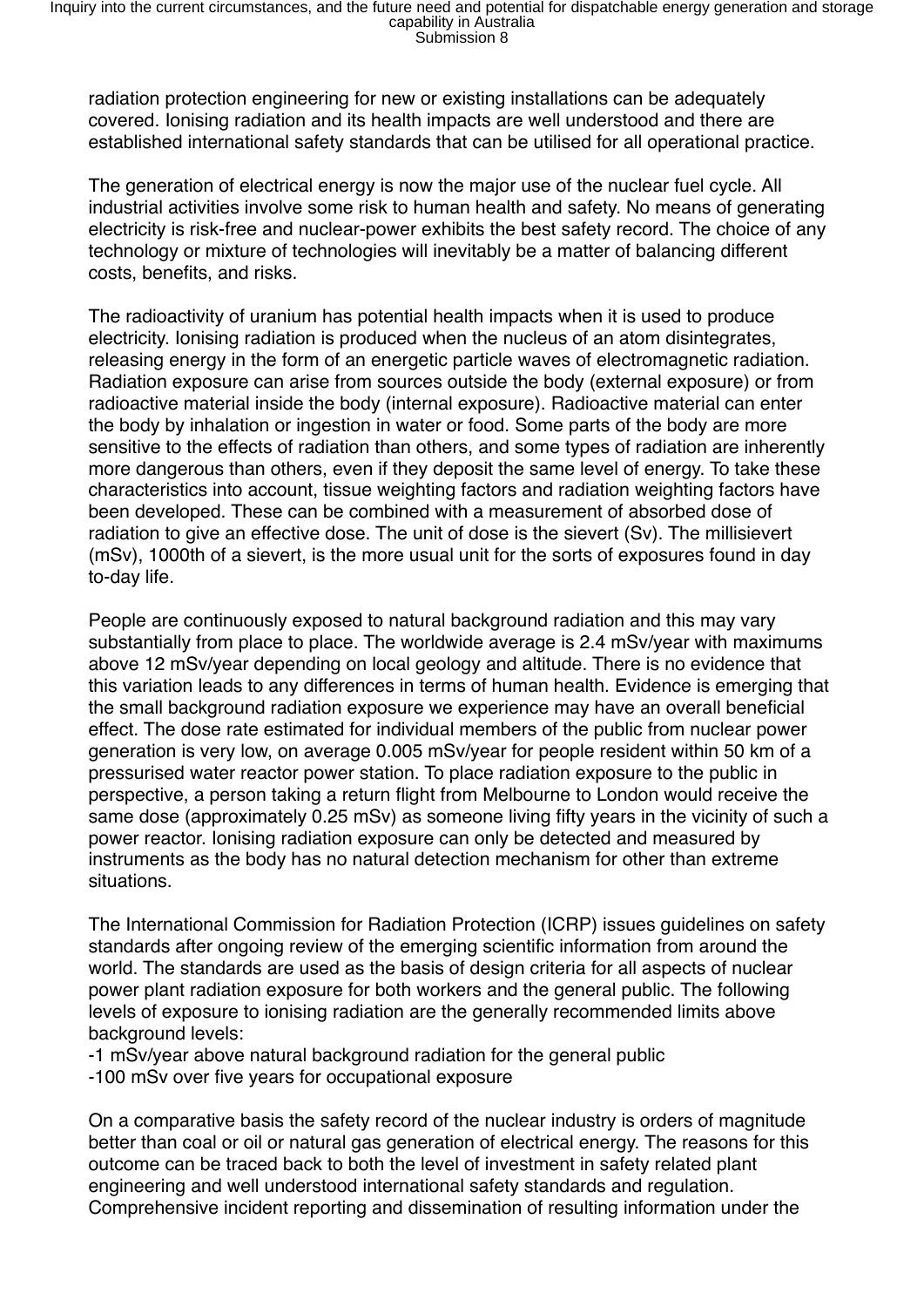guidance of the IAEA has resulted in a worldwide culture of safety driven continuous improvement for both existing nuclear power station operations and new designs. General community concern remains related to the potential risk of a single serious accident similar to those at Chernobyl, Three Mile Island, and Fukushima nuclear power stations heightened by sensationalist media replay and exaggeration. Early cold war propaganda to limit nuclear weapon acquisition also used safety sensationalism to dissuade many communities from any involvement in nuclear related activities and this aspect has been difficult to counter in Australia at the political level.

The Three Mile Island accident in March 1979, when an operational failure caused severe damage to the reactor core, injured no one and led indirectly to the release of only minor amounts of radioactive elements. After extensive expert review, no measurable impact on health was found. It demonstrated the robustness of the PWR design and the value of containment structures required in all Western power plants.

The Chernobyl accident in April 1986 released radioactive gas and dust high into the atmosphere and directly caused the deaths of twenty eight response workers and emergency staff. A further nineteen have died since with many these deaths associated with lifestyle choices. The design of the reactor was inherently unstable and there was no containment structure a key feature of most Western designs. The accident occurred at shutdown power levels as staff were testing safety performance parameters - outside the prescribed operating limits for the reactor and in violation of existing regulations for the safe operation of the reactor. Over the time since the accident there have been thyroid cancers in children (mostly in Belarus and Ukraine) with about 160 deaths predicted. The World Health Organisation considers that there may eventually be 4000 further cases of cancer in the workers involved in the clean up of the site who received larger doses than those living nearby.

The Fukushima accident on 11 March 2011 was initiated primarily by the tsunami following the Tōhoku earthquake. Immediately after the earthquake, the plant reactors that had been operating, automatically shut down. The tsunami disabled the emergency generators that would have provided power to control and operate the pumps necessary to cool the reactors. Insufficient cooling led to three nuclear meltdowns, hydrogen-air explosions, and the release of radioactive material from 12 March to 15 March 2011.

There was a twofold reaction to the accidents. Public opinion forced a slowdown or hold on the power reactor construction programs by many governments around the world and regulators undertook a wide range of design and operational reviews based on the outcome of the accident investigations. Public concerns based on real or imagined information remains strong. Over the period since the accidents the international technical and regulatory community has moved forward to the point where engineering design, equipment development, and operational practice has made very considerable advances to enhance general safety for both existing and new designs of nuclear based electricity generating capacity.

After the accident at Chernobyl an international nuclear safety regime was fully developed. This regime is based on binding international conventions, internationally accepted safety standards, and an extensive system of peer reviews. IAEA safety standards are periodically revised and updated to reflect the state of the art for nuclear safety, and to include new areas, such as the nuclear fuel cycle; modern techniques such as human/ machine interaction, and assessment of the probability of occurrence of certain postulated accidents. These standards are now accepted worldwide and although not obligatory,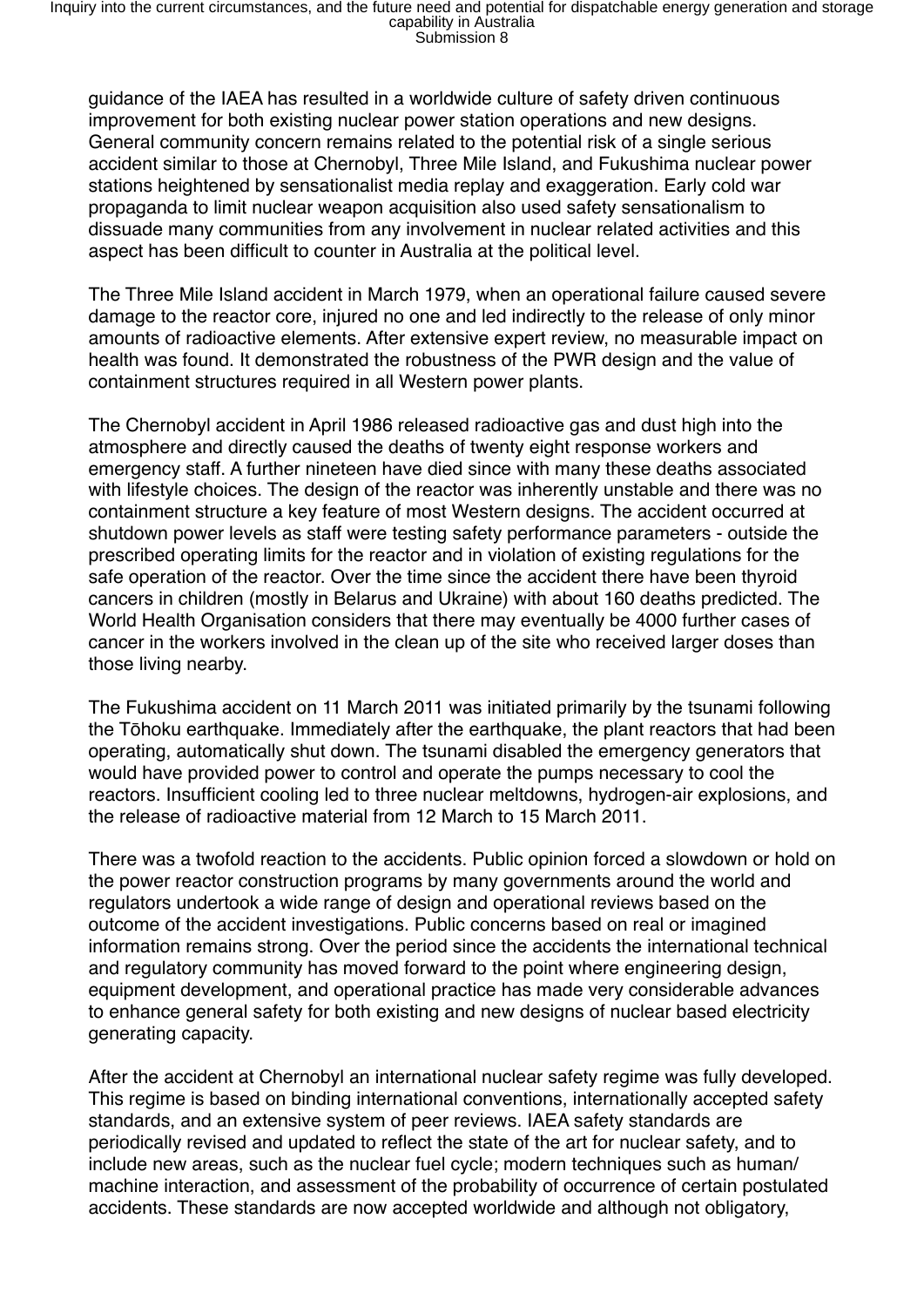have been adopted by several countries on a voluntary basis, and a used as the basis of national regulations in numerous other member states.

The fundamental safety requirement for all nuclear power stations is to ensure that no radioactive material or ionising radiation from the area of the heat producing nuclear reaction is transmitted to any location at a level adversely impacting human safety or the environment. This isolation requirement is achieved in a number of linked ways. -- Control of the nuclear reaction, most commonly by neutron absorbing control rods inserted partially or wholly (for shutdown) into the reactor core. The control rods are moved automatically through the station instrument and computer control systems. The control system monitors all operating parameters to maintain defined operating power levels or to shut the reactor down in the case of any emergency condition. -- Removal of heat generated in the fuel from the nuclear reaction, typically achieved by a cooling water circuit for a nuclear power station.

-- An engineering design which ensures that all radioactive products or components are isolated or contained in locations away from possible harmful contact.

In a modern nuclear power station design the isolation barriers start with fuel metallurgy designed to hold or contain radioactive products both internally and within a surrounding metal barrier. A fuel element is now typically a string of ceramic uranium oxide pellets that are held in a sealed metal tube. The second isolation barrier is a fully enclosed reactor heat transfer system most commonly water in a steel pressure vessel, pumps, heat exchanges, and associated pipe work. The third isolation barrier is an enclosing building designed to be leak tight in the event of any release of pressure from the reactor cooling system. The reactor containment building may itself consist of a number of layered barriers and is generally now designed to withstand external breach by an aircraft crash. The ongoing integrity and effectiveness of the engineered safety isolations noted above is maintained over the life cycle of a modern nuclear power station principally by carefully managed design, construction, operation, and maintenance processes taking into account all of the experience and lessons from the past.

A key part of the design is the incorporation of systems capable of monitoring and assessing all plant operating conditions or any deviation from operating limits, and initiating immediate action to correct any deviation ultimately by shutting the reactor down. The ongoing development and reliability of modern computer-based systems now allows a much wider range of monitoring, assessment, and control systems to be incorporated supporting plant operators with overall control information than was available for past designs. Even given the sophistication and reliability of current instrumentation systems it is normal to allow at least three levels of isolated redundancy within the design and installation of control systems for modern reactors.

Above all of the engineered safety features that might be incorporated in design, construction, and operation of modern nuclear power stations, or any similar facility requiring high reliability of operation, the experience of the past shows that the safety culture of the controlling organisation is of paramount importance. The overall safety culture of the organisation reflects on every aspect of nuclear plant design construction and operation through the balance of factors and sometimes conflicting interests that need to be managed. Factors such as time, finance, customer issues, staffing levels, operating principles, and maintenance philosophy can all have an influence on how safety matters are viewed and resolved within the controlling organisation.

An uncompromising focus on safety leadership and safety responsibility at the most senior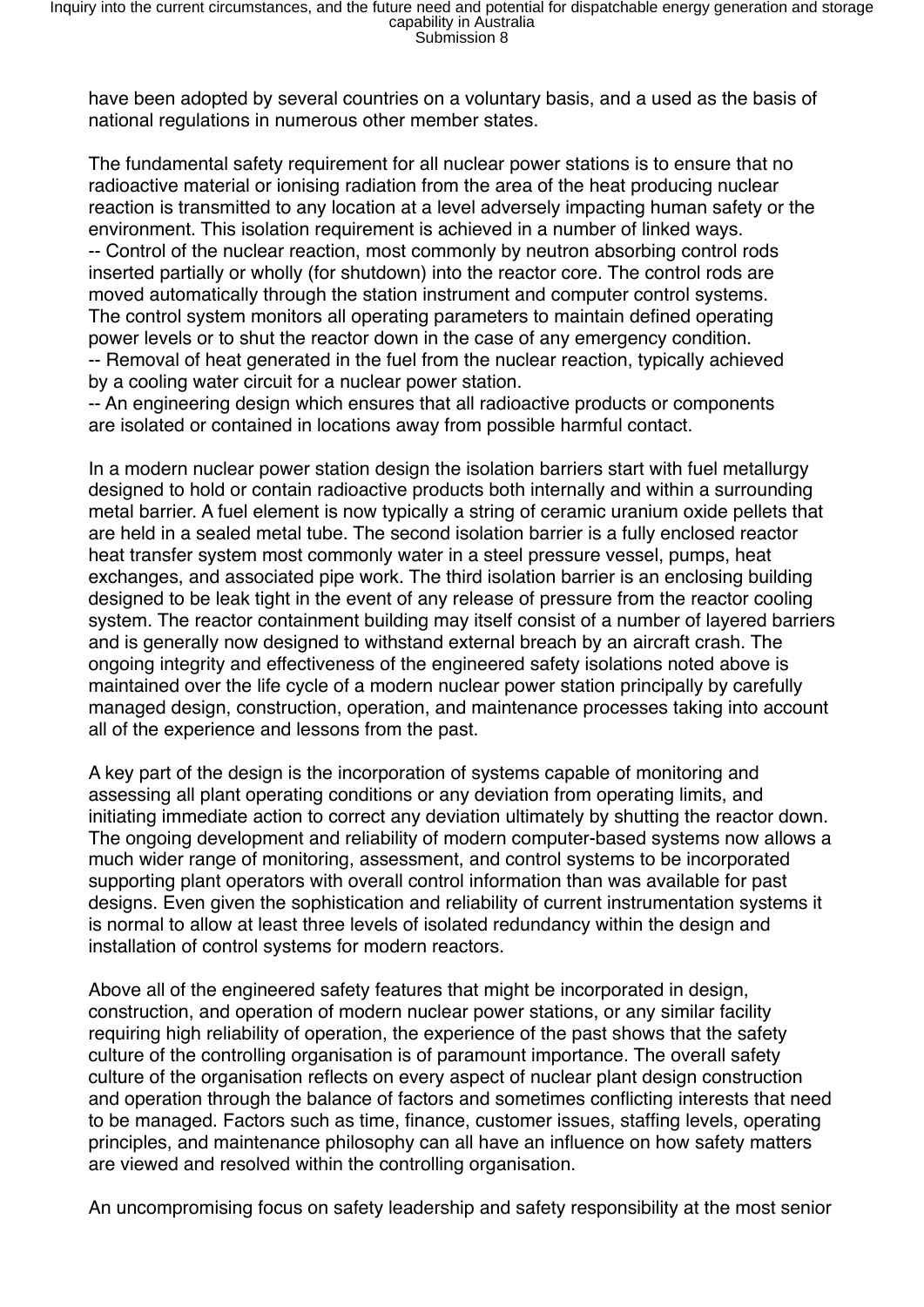executive levels and on down through all levels of line management has proven to be the most important directing influence in the development of best practice safety culture for any organisation. Safety monitoring or advisory or training roles within the organisation are important but ultimately these roles should only support executive management responsibilities and not act as a substitute or alternate. Experience has shown that large safety divisions in high reliability organisations can be counterproductive with many management and staff abrogating responsibility for safety to the safety division or at best allowing confusion of responsibility. The ultimate and most desirable outcome is that all personnel accept personal and collective responsibility for safety leadership within their sphere of influence and to the best of their ability.

There are now many excellent (and poor) safety culture examples documented across the nuclear power sector, across countries, and across all other industries to provide both benchmark examples and guidance for the highly effective and safe operation of nuclear power plant. Extensive investigations of a number of serious accidents particularly in the international oil and gas industry have highlighted the need for effective management of organisation safety culture covering all levels of operation. The key areas of attention for the development and ongoing maintenance of an excellent safety culture include owner and management commitment, workforce empowerment, workforce hiring and training methods, pre-project planning and risk mitigation, and prompt accident and near miss investigation by well trained local staff with timely implementation of improvement recommendations.

The nuclear power industry currently has a good safety understanding and a good track record as a result of both the general experience of the past and the considerable lessons learnt from the Three Mile Island, Chernobyl and Fukushima experiences. The IAEA has a range of programs supporting information exchange and specific training for safety culture understanding to ensure that all nuclear power plants can be designed, constructed, and operated with an ongoing excellent safety record.

#### 3.3 Reactor Selection

Recent OECD and local studies confirm that action to introduce nuclear power is the only economically viable option to meet minimum cost of supply, maximum reliability of supply, and key environmental imperatives for the Australian electricity sector. The majority of important aspects concerning the possible introduction of nuclear power and associated facilities were well covered in a general sense by the South Australian Royal Commission into the Nuclear Fuel Cycle. A subsequent more intensive investigation of the South Korean nuclear power industry and supply chain in 2018 by Dr Robert Barr, Mr Robert Parker, and the author confirm that it is currently the only economically viable option worldwide for supply and all aspects of support for the introduction of modern nuclear power plant for Australia. Detailed reports on the investigation are provided on the Australian Nuclear Association website. Detailed in country investigations have also been previously carried out in France and the USA.

The standard reactor plant recommended for installation in Australia is the South Korean Advanced Power Reactor 1000MWe (APR1000) an evolutionary pressurised water reactor (PWR) which has been developed from the proven design of the Optimum Power Reactor 1000MWe (OPR1000). The design is based on the experience that has been accumulated through the development, construction, and operation of the OPR1000, the first standard pressurised water reactor (PWR) plant in the Republic of Korea. The APR1000 also utilises the state-of-the-art proven technology and incorporates a number of advanced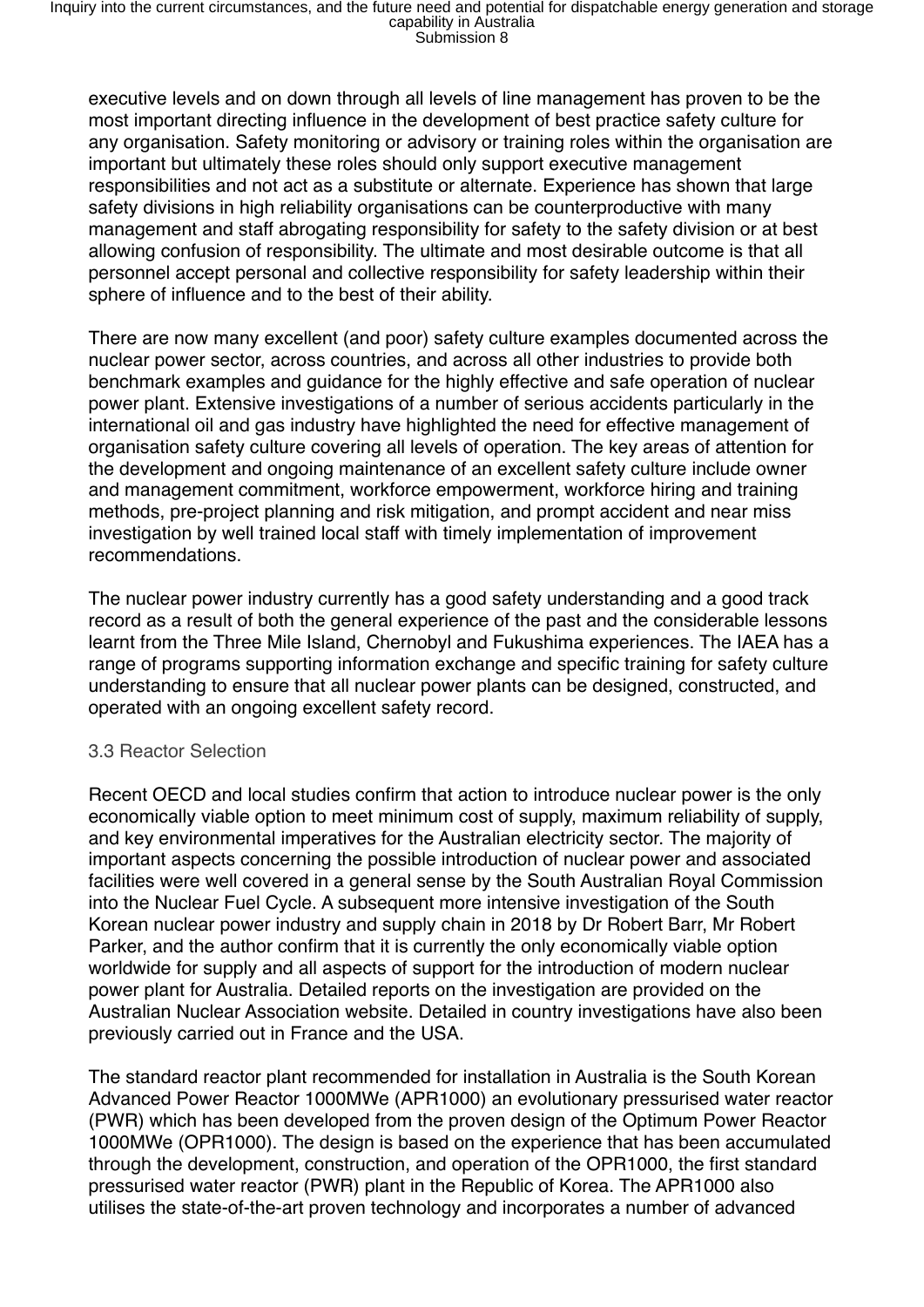design features from the APR1400 design and construction program to meet the needs for enhanced economic goals and to improved plant safety.

A total of ten OPR1000 units are in operation with excellent performance. The APR1000 benefits from the proven nuclear power plant design technology gained through repeated construction and long term operating experience of the OPR1000. The main design philosophy of the APR1000 incorporates several important development features, such as the enhancement of safety, the utilisation of proven technologies, the creation of a common design adaptable to each country where it is built, and a stable construction cost comparable to that of currently operating PWRs. Achieving a higher level of plant safety is an important goal among the various development policies. The following safety goals in terms of measurable criteria are established to upgrade the plant safety level by one order of magnitude compared to those of currently operating plants in the Republic of Korea.

The major design requirements for safety and performance goals set for APR1000 are as follows;

Type and capacity : PWR, 1050 MWe Plant lifetime: 60 years Seismic design: SSE 0.3g Safety goals: Core damage frequency < 1.0E-5/RY Large release frequency < 1.0E-6/RY Occupational radiation exposure < 1 man -Sv / RY Plant availability: more than 90% Unplanned trips: less than 0.8 per year Refuelling interval:  $18 \sim 24$  months Operability: Fully Digitalised MMIS Construction period: 40 months

The cost estimate for two adjacent build APR1000 (2000MWe) built in Australia is as follows:

 A\$M Nuclear steam islands 1200 Generation and electrics 1200 Mechanical plant 1600 Instrument and control 900 Construction materials 1600 Site labour 3100 Engineering and licensing 900 Project management 900 Commissioning and fuel 500 Contingency 2100 Total capital two units \$14000m Equivalent to A\$7000/MWe

A nuclear power alliance with South Korea would promote a wide range of flow on benefits for the Australian heavy engineering sector given South Korean promotion of the need for well supported technology transfer. It is recommended that the Inquiry committee contact the Korean Nuclear Association an agency of the South Korean government and visit a number of operating and under construction nuclear power plants and associated facilities to gain a full understanding of how a well managed nuclear power program supplying low cost electricity leads to a vibrant economy. My colleagues and I would be pleased to support that investigation. A significant level of knowledge of nuclear, electrical, and civil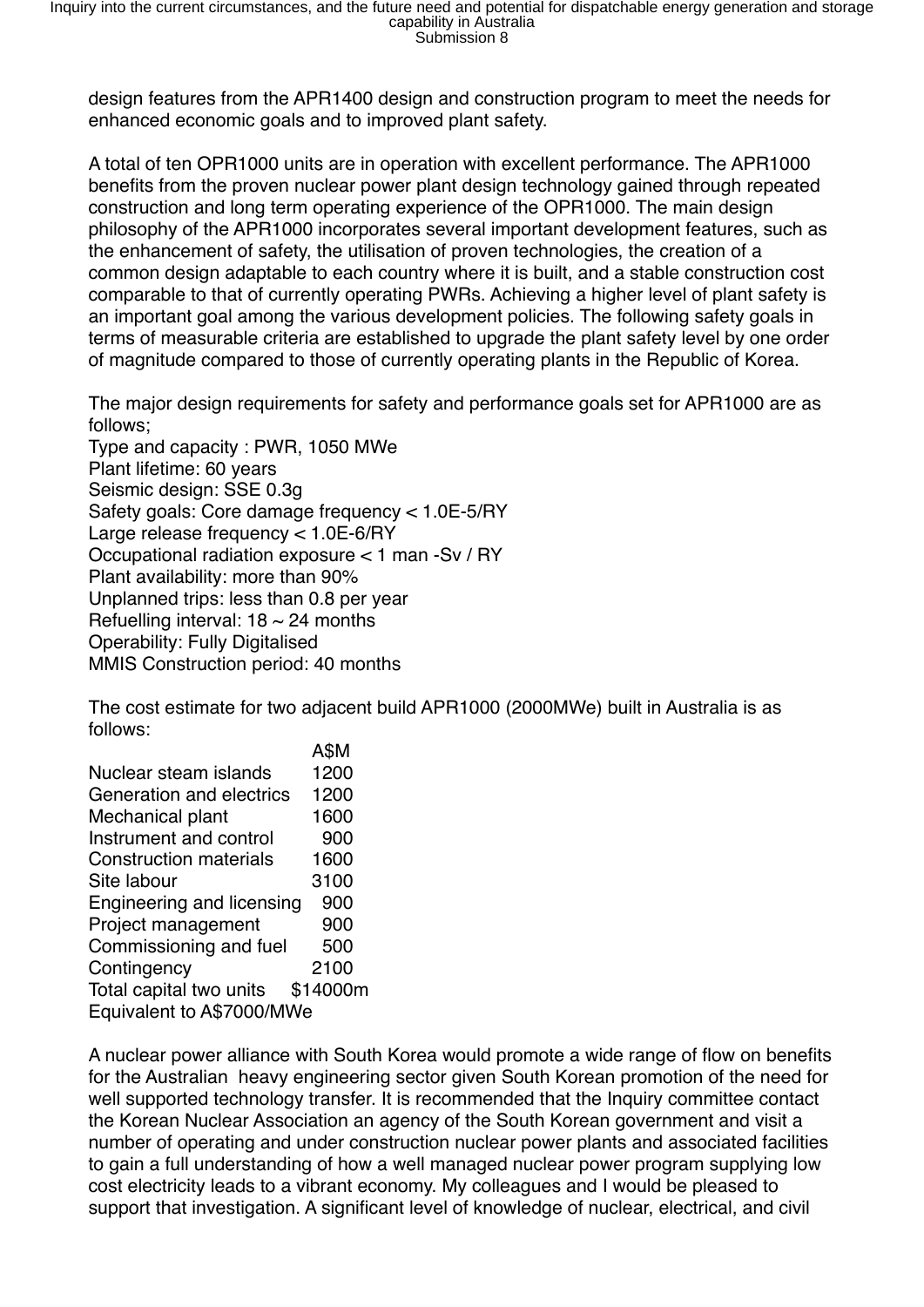engineering is required to ensure full understanding and accurate translation of technical and cost information from the South Korean context to application for Australia. A long experience introducing complex modern technology new to Australia from foreign suppliers is also useful.

## 3.4 Fuel Management

The fuel that is used in most PWR nuclear power reactors today is based on ceramic uranium oxide. The design of the fuel and its fissile content varies between different reactor types. The fuel in light water reactors, such as pressurised water reactors and boiling water reactors, and in modern gas cooled reactors, uses uranium enriched to increase its fissile uranium-235 content up to 5 per cent. A 1000MWe PWR core typically contains between 120 and 200 fuel assemblies. Each fuel assembly contains around 500 kg of uranium oxide and can generate about 200 million kilowatt hours of electricity over its lifetime in the core. A reactor of this size discharges about 40 spent fuel assemblies per year containing about a total of 20 tonnes of uranium oxide.

The nuclear fuel is considered spent when it no longer can sustain the fission reaction. In a PWR, this takes about three to seven years, depending on the fuel and its location in the reactor core. When it is removed from the core, spent fuel looks similar to a fresh fuel assembly, but remains hot from decay heat and is highly radioactive. Spent fuel is transferred to a storage pool since water provides both good cooling and shielding material. After a period of cooling, it can be transferred to a dry storage facility.

The safe, secure and sustainable management of spent fuel from nuclear power reactors is key to the sustainable utilisation of nuclear energy. This covers many technological aspects related to the transportation and storage of spent fuel, and high level waste disposal generated from spent fuel reprocessing if this is utilised. In some countries, the uranium and plutonium remaining in spent fuel are recycled as mixed oxide (MOX) fuel in thermal reactors, saving natural uranium resources. Future advanced fuel cycles based on next generation reactors aim at making nuclear energy production almost independent of uranium natural resources and will dramatically reduce the generated wastes. This is one reason why a used fuel storage facility should allow for the eventual recovery and re-use after processing of remaining fissile material.

#### 3.5 Risk Analysis and Risk Mitigation

Humans are poor risk managers, focusing too much on consequences and too little on probabilities, something insurance and lottery salesmen relish. The original military application of nuclear fission ensures that exaggerated consequence factors promulgated by detractors causes the greatest general community concern with the peaceful uses of nuclear science and engineering.

Within a nuclear power plant program, risk can arise from many sources, feasibility studies and site selection, licensing, design and construction, operational processes, training processes, social responsibility including communication with the public, outside influences including natural disasters and economic factors, and financial processes. Many different sources of information can be used to identify potential risk, such as industry specific or generic risk exposure checklists, flowcharts of critical processes, examination of contracts, physical inspection, analysis of financial statements, and employee, contractor, or regulator interviews. A wide-reaching integrated information system needs to be used to provide continual updates covering the acquisition of assets, operations and changing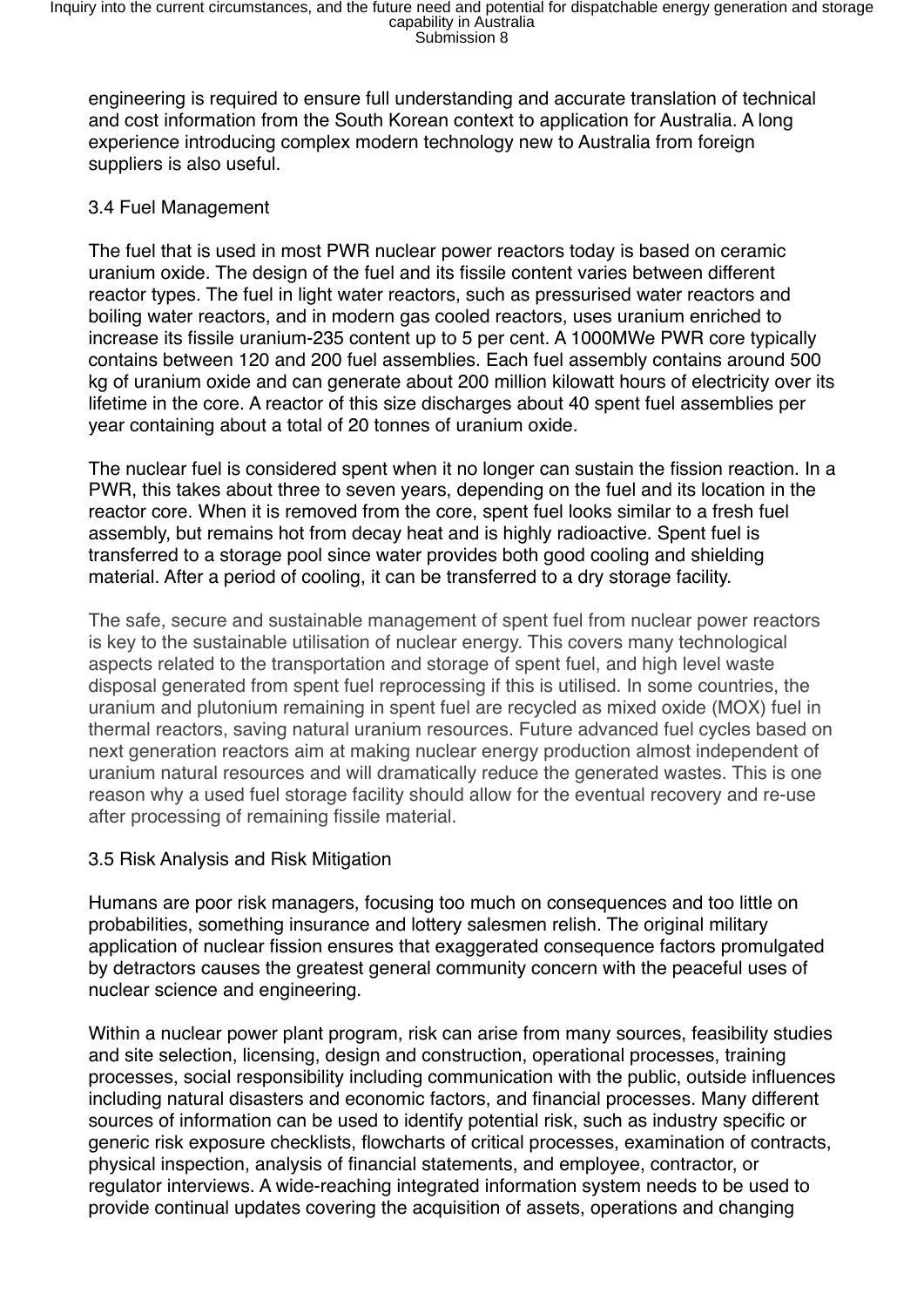relationships with outside entities and stakeholders.

A major objective of early risk identification is to avoid the unintentional or unconscious retention of risk that occurs when a source of performance variability remains obscure or undiscovered, and therefore, not part of the formal risk assessment management system. After identifying sources of risk, there is a need to characterise the risk. Deterministic and probabilistic safety analyses have been used extensively in nuclear power plants around the world for assessment of nuclear safety risk. These techniques can be expanded, to measure and assess the risk of non-nuclear events, such as protecting plant investment, maintaining plant availability, and analysis of licensing issues.

Risks identified and characterised are next evaluated with respect to the best combination of techniques for mitigation. Three generic categories of risk management techniques include reduction of risk, retention of risk, and transfer of risk. In practice one or more of these techniques is likely to be used in managing risks associated with a particular issue. It is also important to examine whether the use of a particular solution takes account of interaction amongst other different areas of risk. For example, in the implementation of a design change to improve nuclear safety there needs to be examination if the change would have unacceptable industrial safety consequences. The chosen mitigation techniques or strategies need to be implemented after appropriate authorisation.

After implementation the results are monitored providing feedback so that risk analysis is always updated as the operating environment changes. This is an iterative process, as the sources of risk may change over time, or are re-evaluated as the external influences on the three sectors of the risk management strategy change.

Nearly all of the available tools for identification, measurement, and management of risk have built into them the monitoring and feedback mechanisms that constitute a comprehensive risk management program. In many cases the feedback mechanisms are automatically built into the tools utilised, while in other cases, a more formal feedback analysis is necessary.

Key risk factors evident at the commencement of a nuclear power plant program through to first operations are community acceptance risk, licensing risk, engineering risk, technical performance risk, cost risk, schedule risk, and financing risk. In the case of this submission all of these up front risks are minimised by the recommendation to select a nuclear plant with a long track record supporting the design, construction, and operation, and a proven supply chain expertise.

Included in the safety-related analysis of potential risk are the categories of nuclear, radiological, industrial, and environmental safety. In identifying and characterising these risks, there is a need to consider not only the type of risks involved, but also both internal and external consequences. Tools for assessment of nuclear safety-related risks are, arguably, the best-developed risk assessment tools in any industry. Those for radiological, industrial, and environmental safety are well researched and are already part of the standard safety assessments and management of nuclear power plant. Standards and tools are supplemented by various national and international guidelines for industrial and environmental safety.

Well run nuclear plants have made impressive improvements in operational processes that have resulted in reduced outage times, decreased number of plant trips, reduced levels of staffing, and better-managed discretionary projects. Effectively balancing the competing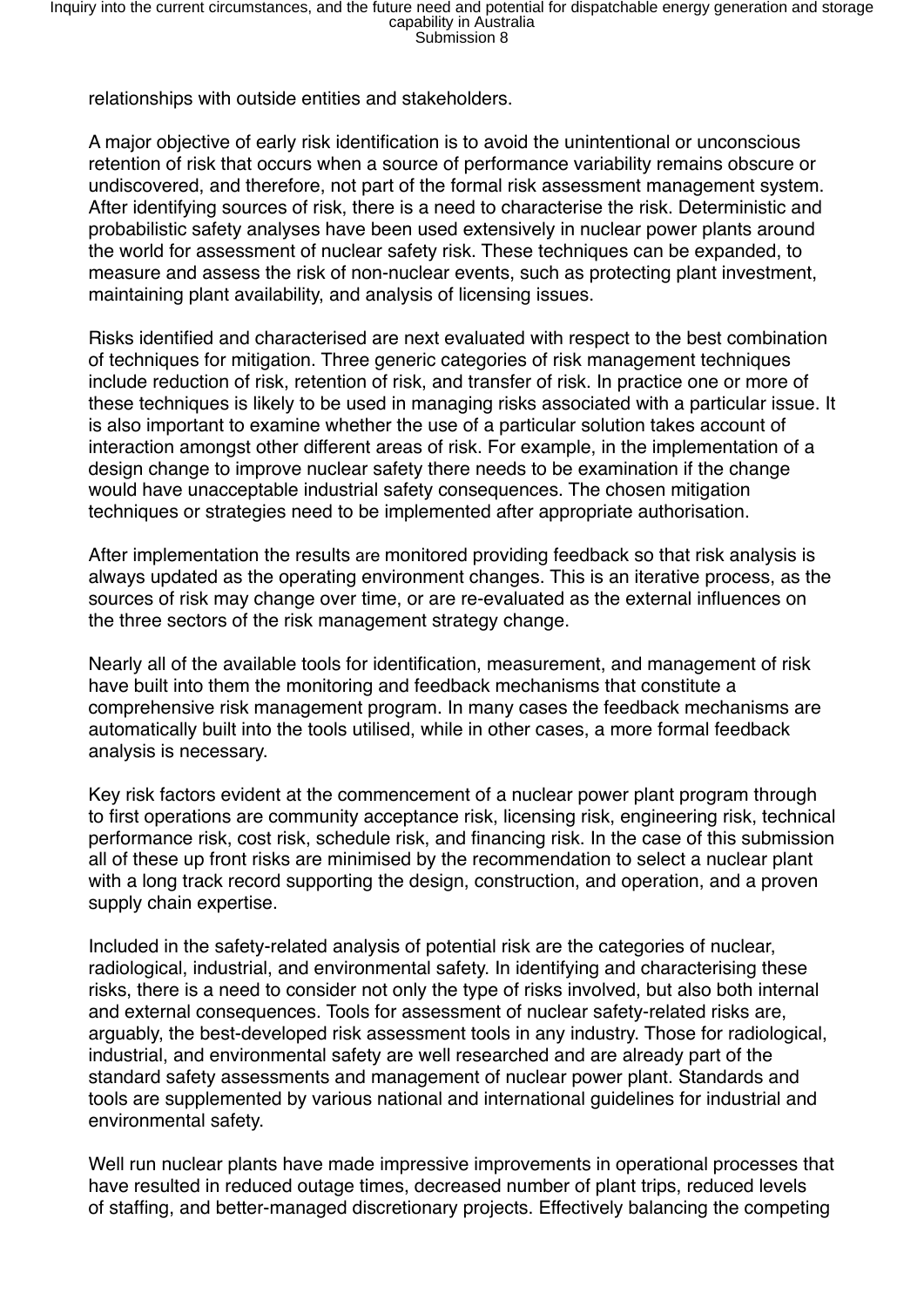objectives of maximising safety and reliability while minimising costs is an important area of operational risk management. Identification of operating risk factors is now well documented for nuclear power plants.

Commercial and financial variables that need to be analysed for volatility include prices of resources, prices of electricity produced and sold, credit risk of major customers, counter party risk in legal contracts, costs of financing of new ventures, probability of losses due to more than one unit being down at one time in a multi-unit operating organisation, potential losses due to contractual agreements, and currency fluctuations when multi-national transactions are present in the project.

Financial market risks arise from changes in the prices of assets and liabilities and can include absolute risk measured by potential loss in dollar or currency based value and related to volatility of total returns, relative risk relative to benchmark indices, and basis risk which occurs when the relationships between products used to hedge each other break down or are nonlinear, called gamma risk in finance.

Credit risk can lead to losses when a borrower's credit rating is downgraded, leading to decline in market values. Credit risk also arises when counter parties are unwilling or unable to fulfil their contractual obligations. The level of credit risk here is estimated by determining the cost of replacing cash flows if the other party defaults. Credit risk also includes the risk that a country may impose foreign-exchange controls that make it difficult for a counter party to meet obligations. Financial operations risk relates to potential losses resulting from model misspecification, inadequate systems, management failure, faulty controls, fraud, or human error in the management of financial resources.

The risk management processes now applied to major construction and operations are mature procedures which have allowed clear definition and mitigation actions for many major projects in Australia including the development, construction, and operation of the OPAL research reactor at Lucas Heights. Development of a risk management identification and mitigation framework should form part of the final feasibility study exercise as this will certainly be required prior to final project approval.

# End Note

Renewable energy and the current market structure ideologies dominated by a technically challenged thicket of economists and lawyers have both been demonstrated to be hopelessly impractical and continue to erode Australia's previous competitive industries. Australian electricity consumers have suffered unprecedented price fluctuations from a failed asset privatisation policy, poor electricity market design, and a flood of subsidised renewables. Consumers are being exploited by incomprehensible pricing contracts and fragmented management responsibilities across the sector. Industry and retail electricity users are facing unprecedented electricity sector reliability deterioration as renewable energy is pushed into the system by ideologically driven subsidies.

Ageing base-load assets are sweated with minimum maintenance resulting in increased failure rates within a market structure that precludes any chance of replacement. Private investors have confirmed that they will play no direct part in future new base load generation investments of any type without subsidy, given the current market arrangements. An unthinking rush to renewable energy implementation with final outcome prices estimated by engineers to at least double, possibly triple and reliability set to